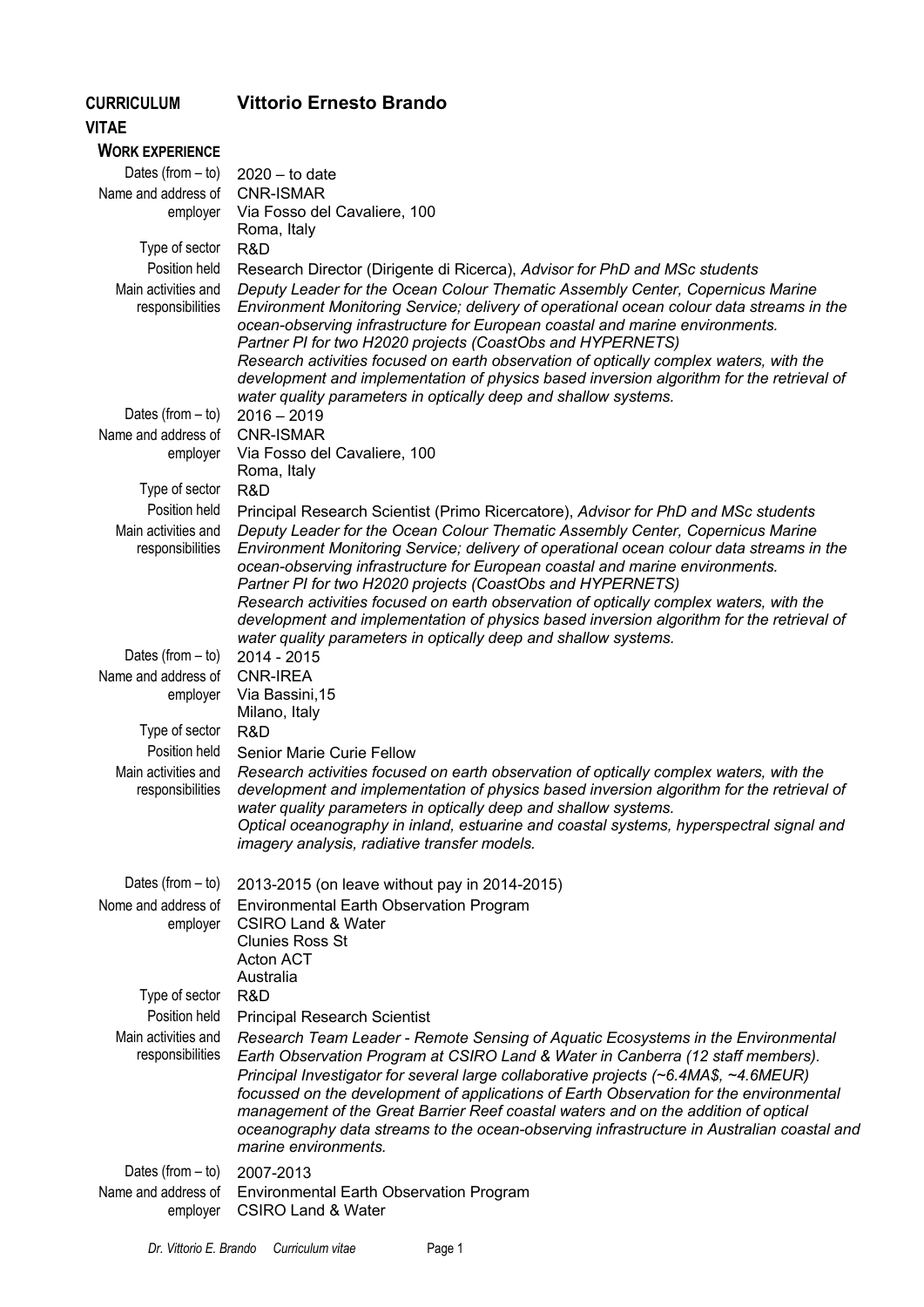| Australia<br>Type of business or<br>R&D<br>sector<br>Position held<br>Senior Research Scientist, PhD Advisor for three PhD students<br>Main activities and<br>Principal Investigator for several large collaborative projects (~4 MA\$) focussed on the<br>responsibilities<br>development of applications of Earth Observation for the environmental management of<br>the Great Barrier Reef coastal waters and on the addition of optical oceanography data<br>streams to the ocean-observing infrastructure in Australian coastal and marine<br>environments.<br>Research activities focused on earth observation of coastal waters, with the development<br>and implementation of physics based inversion algorithm for the retrieval of water quality<br>parameters in optically deep and shallow systems.<br>Dates (from $-$ to)<br>2000-2007<br>Name and address of<br><b>Environmental Remote Sensing Group</b><br><b>CSIRO Land &amp; Water</b><br>employer<br><b>Clunies Ross St</b><br><b>Acton ACT</b><br>Australia<br>Type of sector<br>R&D<br>Position held<br>Research Scientist, PostDoctoral Scientist<br>Main activities and<br>Research activities focused on earth observation of coastal waters, with the development<br>responsibilities<br>and implementation of physics based inversion algorithm for the retrieval of water quality<br>parameters in optically deep and shallow systems.<br>Dates (from $-$ to)<br>2000<br>Name and address of<br>Dipartimento di Scienze Ambientali dell'Università di Venezia<br>employer<br>Type of sector<br>R&D<br>Position held<br>Collaboratore (Research Associate) |                     | <b>Clunies Ross St</b><br><b>Acton ACT</b>                                                    |
|--------------------------------------------------------------------------------------------------------------------------------------------------------------------------------------------------------------------------------------------------------------------------------------------------------------------------------------------------------------------------------------------------------------------------------------------------------------------------------------------------------------------------------------------------------------------------------------------------------------------------------------------------------------------------------------------------------------------------------------------------------------------------------------------------------------------------------------------------------------------------------------------------------------------------------------------------------------------------------------------------------------------------------------------------------------------------------------------------------------------------------------------------------------------------------------------------------------------------------------------------------------------------------------------------------------------------------------------------------------------------------------------------------------------------------------------------------------------------------------------------------------------------------------------------------------------------------------------------------------------------------------|---------------------|-----------------------------------------------------------------------------------------------|
|                                                                                                                                                                                                                                                                                                                                                                                                                                                                                                                                                                                                                                                                                                                                                                                                                                                                                                                                                                                                                                                                                                                                                                                                                                                                                                                                                                                                                                                                                                                                                                                                                                      |                     |                                                                                               |
|                                                                                                                                                                                                                                                                                                                                                                                                                                                                                                                                                                                                                                                                                                                                                                                                                                                                                                                                                                                                                                                                                                                                                                                                                                                                                                                                                                                                                                                                                                                                                                                                                                      |                     |                                                                                               |
|                                                                                                                                                                                                                                                                                                                                                                                                                                                                                                                                                                                                                                                                                                                                                                                                                                                                                                                                                                                                                                                                                                                                                                                                                                                                                                                                                                                                                                                                                                                                                                                                                                      |                     |                                                                                               |
|                                                                                                                                                                                                                                                                                                                                                                                                                                                                                                                                                                                                                                                                                                                                                                                                                                                                                                                                                                                                                                                                                                                                                                                                                                                                                                                                                                                                                                                                                                                                                                                                                                      |                     |                                                                                               |
|                                                                                                                                                                                                                                                                                                                                                                                                                                                                                                                                                                                                                                                                                                                                                                                                                                                                                                                                                                                                                                                                                                                                                                                                                                                                                                                                                                                                                                                                                                                                                                                                                                      |                     |                                                                                               |
|                                                                                                                                                                                                                                                                                                                                                                                                                                                                                                                                                                                                                                                                                                                                                                                                                                                                                                                                                                                                                                                                                                                                                                                                                                                                                                                                                                                                                                                                                                                                                                                                                                      |                     |                                                                                               |
|                                                                                                                                                                                                                                                                                                                                                                                                                                                                                                                                                                                                                                                                                                                                                                                                                                                                                                                                                                                                                                                                                                                                                                                                                                                                                                                                                                                                                                                                                                                                                                                                                                      |                     |                                                                                               |
|                                                                                                                                                                                                                                                                                                                                                                                                                                                                                                                                                                                                                                                                                                                                                                                                                                                                                                                                                                                                                                                                                                                                                                                                                                                                                                                                                                                                                                                                                                                                                                                                                                      |                     |                                                                                               |
|                                                                                                                                                                                                                                                                                                                                                                                                                                                                                                                                                                                                                                                                                                                                                                                                                                                                                                                                                                                                                                                                                                                                                                                                                                                                                                                                                                                                                                                                                                                                                                                                                                      |                     |                                                                                               |
|                                                                                                                                                                                                                                                                                                                                                                                                                                                                                                                                                                                                                                                                                                                                                                                                                                                                                                                                                                                                                                                                                                                                                                                                                                                                                                                                                                                                                                                                                                                                                                                                                                      |                     |                                                                                               |
|                                                                                                                                                                                                                                                                                                                                                                                                                                                                                                                                                                                                                                                                                                                                                                                                                                                                                                                                                                                                                                                                                                                                                                                                                                                                                                                                                                                                                                                                                                                                                                                                                                      |                     |                                                                                               |
|                                                                                                                                                                                                                                                                                                                                                                                                                                                                                                                                                                                                                                                                                                                                                                                                                                                                                                                                                                                                                                                                                                                                                                                                                                                                                                                                                                                                                                                                                                                                                                                                                                      |                     |                                                                                               |
|                                                                                                                                                                                                                                                                                                                                                                                                                                                                                                                                                                                                                                                                                                                                                                                                                                                                                                                                                                                                                                                                                                                                                                                                                                                                                                                                                                                                                                                                                                                                                                                                                                      |                     |                                                                                               |
|                                                                                                                                                                                                                                                                                                                                                                                                                                                                                                                                                                                                                                                                                                                                                                                                                                                                                                                                                                                                                                                                                                                                                                                                                                                                                                                                                                                                                                                                                                                                                                                                                                      |                     |                                                                                               |
|                                                                                                                                                                                                                                                                                                                                                                                                                                                                                                                                                                                                                                                                                                                                                                                                                                                                                                                                                                                                                                                                                                                                                                                                                                                                                                                                                                                                                                                                                                                                                                                                                                      |                     |                                                                                               |
|                                                                                                                                                                                                                                                                                                                                                                                                                                                                                                                                                                                                                                                                                                                                                                                                                                                                                                                                                                                                                                                                                                                                                                                                                                                                                                                                                                                                                                                                                                                                                                                                                                      |                     |                                                                                               |
|                                                                                                                                                                                                                                                                                                                                                                                                                                                                                                                                                                                                                                                                                                                                                                                                                                                                                                                                                                                                                                                                                                                                                                                                                                                                                                                                                                                                                                                                                                                                                                                                                                      |                     |                                                                                               |
|                                                                                                                                                                                                                                                                                                                                                                                                                                                                                                                                                                                                                                                                                                                                                                                                                                                                                                                                                                                                                                                                                                                                                                                                                                                                                                                                                                                                                                                                                                                                                                                                                                      |                     |                                                                                               |
| responsibilities<br>iperspettrali (MIVIS)'.                                                                                                                                                                                                                                                                                                                                                                                                                                                                                                                                                                                                                                                                                                                                                                                                                                                                                                                                                                                                                                                                                                                                                                                                                                                                                                                                                                                                                                                                                                                                                                                          | Main activities and | 'Valutazione di parametri di qualità dell'acqua del delta del Po attraverso l'analisi di dati |
| <b>ADJUNCT POSITIONS</b>                                                                                                                                                                                                                                                                                                                                                                                                                                                                                                                                                                                                                                                                                                                                                                                                                                                                                                                                                                                                                                                                                                                                                                                                                                                                                                                                                                                                                                                                                                                                                                                                             |                     |                                                                                               |
| Dates (from $-$ to) January 2016 $-$ to date                                                                                                                                                                                                                                                                                                                                                                                                                                                                                                                                                                                                                                                                                                                                                                                                                                                                                                                                                                                                                                                                                                                                                                                                                                                                                                                                                                                                                                                                                                                                                                                         |                     |                                                                                               |
| Nome and address of<br><b>Environmental Earth Observation Program</b><br>employer<br><b>CSIRO Oceans &amp; Atmosphere</b>                                                                                                                                                                                                                                                                                                                                                                                                                                                                                                                                                                                                                                                                                                                                                                                                                                                                                                                                                                                                                                                                                                                                                                                                                                                                                                                                                                                                                                                                                                            |                     |                                                                                               |
| <b>Clunies Ross St</b><br><b>Acton ACT</b>                                                                                                                                                                                                                                                                                                                                                                                                                                                                                                                                                                                                                                                                                                                                                                                                                                                                                                                                                                                                                                                                                                                                                                                                                                                                                                                                                                                                                                                                                                                                                                                           |                     |                                                                                               |
| Australia                                                                                                                                                                                                                                                                                                                                                                                                                                                                                                                                                                                                                                                                                                                                                                                                                                                                                                                                                                                                                                                                                                                                                                                                                                                                                                                                                                                                                                                                                                                                                                                                                            |                     |                                                                                               |
| R&D<br>Type of sector                                                                                                                                                                                                                                                                                                                                                                                                                                                                                                                                                                                                                                                                                                                                                                                                                                                                                                                                                                                                                                                                                                                                                                                                                                                                                                                                                                                                                                                                                                                                                                                                                |                     |                                                                                               |
| Position held<br>Adjunct Science Leader                                                                                                                                                                                                                                                                                                                                                                                                                                                                                                                                                                                                                                                                                                                                                                                                                                                                                                                                                                                                                                                                                                                                                                                                                                                                                                                                                                                                                                                                                                                                                                                              |                     |                                                                                               |
| Main activities and<br>earth observation of optically complex waters in Australian inland, coastal and marine<br>responsibilities<br>environments.                                                                                                                                                                                                                                                                                                                                                                                                                                                                                                                                                                                                                                                                                                                                                                                                                                                                                                                                                                                                                                                                                                                                                                                                                                                                                                                                                                                                                                                                                   |                     | Collaborative research activities focused on observing systems, optical oceanography and      |
| 2006-2013<br>Dates (from $-$ to)                                                                                                                                                                                                                                                                                                                                                                                                                                                                                                                                                                                                                                                                                                                                                                                                                                                                                                                                                                                                                                                                                                                                                                                                                                                                                                                                                                                                                                                                                                                                                                                                     |                     |                                                                                               |
| Name and address of<br>School of Geography, Planning and Environmental Management                                                                                                                                                                                                                                                                                                                                                                                                                                                                                                                                                                                                                                                                                                                                                                                                                                                                                                                                                                                                                                                                                                                                                                                                                                                                                                                                                                                                                                                                                                                                                    |                     |                                                                                               |
| University of Queensland, Brisbane, Australia<br>employer                                                                                                                                                                                                                                                                                                                                                                                                                                                                                                                                                                                                                                                                                                                                                                                                                                                                                                                                                                                                                                                                                                                                                                                                                                                                                                                                                                                                                                                                                                                                                                            |                     |                                                                                               |
| Type of sector<br>R&D                                                                                                                                                                                                                                                                                                                                                                                                                                                                                                                                                                                                                                                                                                                                                                                                                                                                                                                                                                                                                                                                                                                                                                                                                                                                                                                                                                                                                                                                                                                                                                                                                |                     |                                                                                               |
| Position held<br>Adjunct Senior Lecturer, PhD Advisor for two PhD students<br>Main activities and                                                                                                                                                                                                                                                                                                                                                                                                                                                                                                                                                                                                                                                                                                                                                                                                                                                                                                                                                                                                                                                                                                                                                                                                                                                                                                                                                                                                                                                                                                                                    |                     | Collaborative research activities focused on earth observation of inland and coastal waters,  |
| responsibilities<br>with the development and implementation of physics based inversion algorithm for the<br>systems.                                                                                                                                                                                                                                                                                                                                                                                                                                                                                                                                                                                                                                                                                                                                                                                                                                                                                                                                                                                                                                                                                                                                                                                                                                                                                                                                                                                                                                                                                                                 |                     | retrieval of water quality parameters in subtropical and tropical optically deep and shallow  |
| <b>EDUCATION AND</b><br><b>TRAINING</b>                                                                                                                                                                                                                                                                                                                                                                                                                                                                                                                                                                                                                                                                                                                                                                                                                                                                                                                                                                                                                                                                                                                                                                                                                                                                                                                                                                                                                                                                                                                                                                                              |                     |                                                                                               |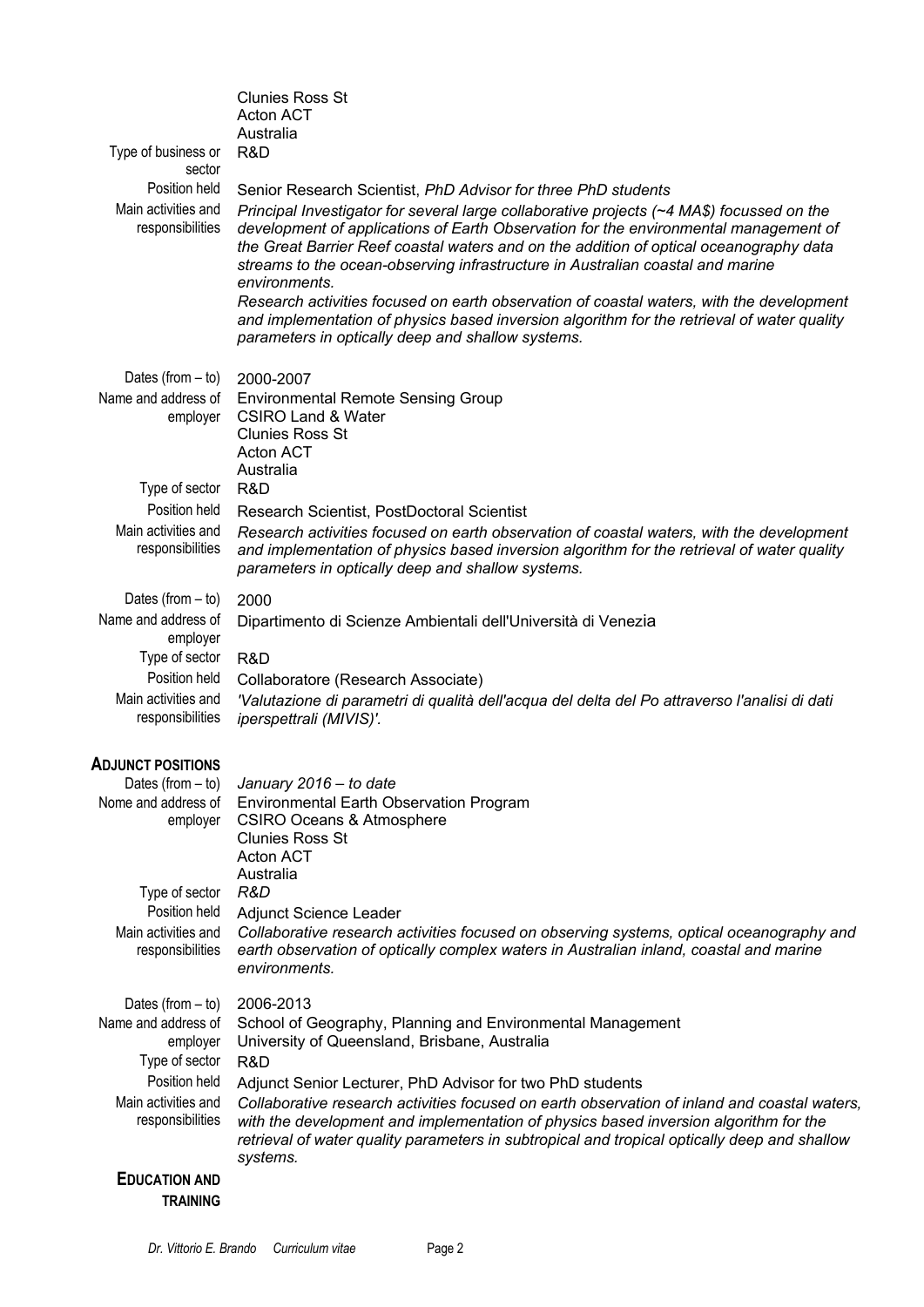| Dates (from $-$ to)                                                  | 1998-2000                                                                                                                                                                                                                                                                                                                                                                                                                                                                                                                                                                                                                                                                                                                                                                                                                                                                                       |                     |         |                                   |                  |
|----------------------------------------------------------------------|-------------------------------------------------------------------------------------------------------------------------------------------------------------------------------------------------------------------------------------------------------------------------------------------------------------------------------------------------------------------------------------------------------------------------------------------------------------------------------------------------------------------------------------------------------------------------------------------------------------------------------------------------------------------------------------------------------------------------------------------------------------------------------------------------------------------------------------------------------------------------------------------------|---------------------|---------|-----------------------------------|------------------|
| Name and type of<br>organisation providing<br>education and training | Dottorato di Ricerca in Modellistica dei Sistemi Ambientali, Facolta di Ingegneria,<br>Università di Padova                                                                                                                                                                                                                                                                                                                                                                                                                                                                                                                                                                                                                                                                                                                                                                                     |                     |         |                                   |                  |
| Principal subjects<br>covered                                        | Environmental sciences, ecological modeling, remote sensing of coastal aquatic<br>environments, aquatic ecology                                                                                                                                                                                                                                                                                                                                                                                                                                                                                                                                                                                                                                                                                                                                                                                 |                     |         |                                   |                  |
| Title of qualification<br>awarded                                    | Dottore di Ricerca (PhD)                                                                                                                                                                                                                                                                                                                                                                                                                                                                                                                                                                                                                                                                                                                                                                                                                                                                        |                     |         |                                   |                  |
| Dates (from $-$ to)                                                  | 1989-1995                                                                                                                                                                                                                                                                                                                                                                                                                                                                                                                                                                                                                                                                                                                                                                                                                                                                                       |                     |         |                                   |                  |
| Name and type of<br>organisation providing<br>education and training | Corso di Laurea in Scienze Ambientali, Facoltà di Scienze, Università di Venezia                                                                                                                                                                                                                                                                                                                                                                                                                                                                                                                                                                                                                                                                                                                                                                                                                |                     |         |                                   |                  |
| Principal subjects<br>covered                                        | Environmental sciences, ecological modeling, aquatic ecology                                                                                                                                                                                                                                                                                                                                                                                                                                                                                                                                                                                                                                                                                                                                                                                                                                    |                     |         |                                   |                  |
| Title of qualification<br>awarded                                    | Laurea in Scienze Ambientali (110 e Lode)                                                                                                                                                                                                                                                                                                                                                                                                                                                                                                                                                                                                                                                                                                                                                                                                                                                       |                     |         |                                   |                  |
| <b>RESEARCH</b><br><b>INTERESTS</b>                                  | Vittorio Brando has a background in aquatic ecology and ecological modelling of in shallow<br>water environments. He worked on ecological modelling of macro algae colonies dynamics<br>and of trophic interactions in shallow water basins.<br>Vittorio's research is focused on earth observation of optically complex waters to enable a<br>better understanding of environmental processes of inland and coastal systems through<br>the translation of earth observation data into information suitable to address societal<br>challenges. His main interests include: optical oceanography in inland and coastal<br>systems, hyperspectral signal and imagery analysis, radiative transfer models, retrieval of<br>water quality parameters from ocean color data, shallow waters mapping, fine scale<br>oceanography, inclusion of ocean colour in operational oceanography data streams. |                     |         |                                   |                  |
| <b>PUBLICATIONS</b><br><b>SUMMARY AND</b>                            | Author of 76 journal papers, 12 book chapters, 49 conference papers and 33 technical<br>reports.                                                                                                                                                                                                                                                                                                                                                                                                                                                                                                                                                                                                                                                                                                                                                                                                |                     |         |                                   |                  |
| <b>BIBLIOMETRIC</b><br><b>INDEXES</b>                                |                                                                                                                                                                                                                                                                                                                                                                                                                                                                                                                                                                                                                                                                                                                                                                                                                                                                                                 | Career<br>citations | h-index | citations for<br>most cited paper | As of 12/12/2021 |
|                                                                      | Google Scholar                                                                                                                                                                                                                                                                                                                                                                                                                                                                                                                                                                                                                                                                                                                                                                                                                                                                                  | 6798                | 41      | 557                               |                  |

## **SCIENTIFIC ACTIVITIES AND IMPACTS**

Ecological modelling The research activities carried out during the "tesi di laurea" and the following collaboration with the group of Environmental Physical Chemistry at University of Venice, led to the implementation of a model for the macroalgae (*Ulva rigida*) population dynamics into the 3D structure of a water quality model for the Venice Lagoon. The spatial distribution of macroalgae as es estimated from remote sensing imagery was an input for the simulations of macroalgae (*Ulva rigida*) population and oxygen cycle in the Venice Lagoon (Solidoro et al 1996a, Solidoro et al 1996b, Solidoro et al 1997a, Solidoro et al 1997b, Dejak et al 2000, Solidoro et al 2000).

Scopus 4476 38 369 Scopus ID 6603611887 WoS 4073 36 332 ResearcherId A-1321-2008

During the Ph.D., a comparative analysis of trophic networks was carried out for the Orbetello Lagoon, Italy to assess the environmental management of frequent algal blooms leading to anoxic crisis and death of aerobic organisms. Two mass-balance models (ECOPATH) of this shallow water coastal system were implemented for 1995 and 1996. The effects of management actions carried out in the system were quantified by estimating the changes in primary production and accumulation of detritus in the system. Management of the lagoon as an extensive aquaculture operation was assessed by analysing the fishery catch, the transfer efficiencies at different trophic levels and the impact of cormorants, and it was found to contribute to system stability (Brando et al 2004). As part of the PhD activities a procedure for mapping and detecting changes in submerged vegetation was implemented using airborne hyperspectral data (MIVIS) (Alberotanza et al 1998, Alberotanza et al 1999, Alberotanza et al 2000). In 2002 Dr Brando was conferred for this work the SAPIO Environmental Research Junior award (Premio Ambiente Junior, Premio Sapio per la Ricerca Italiana 2002).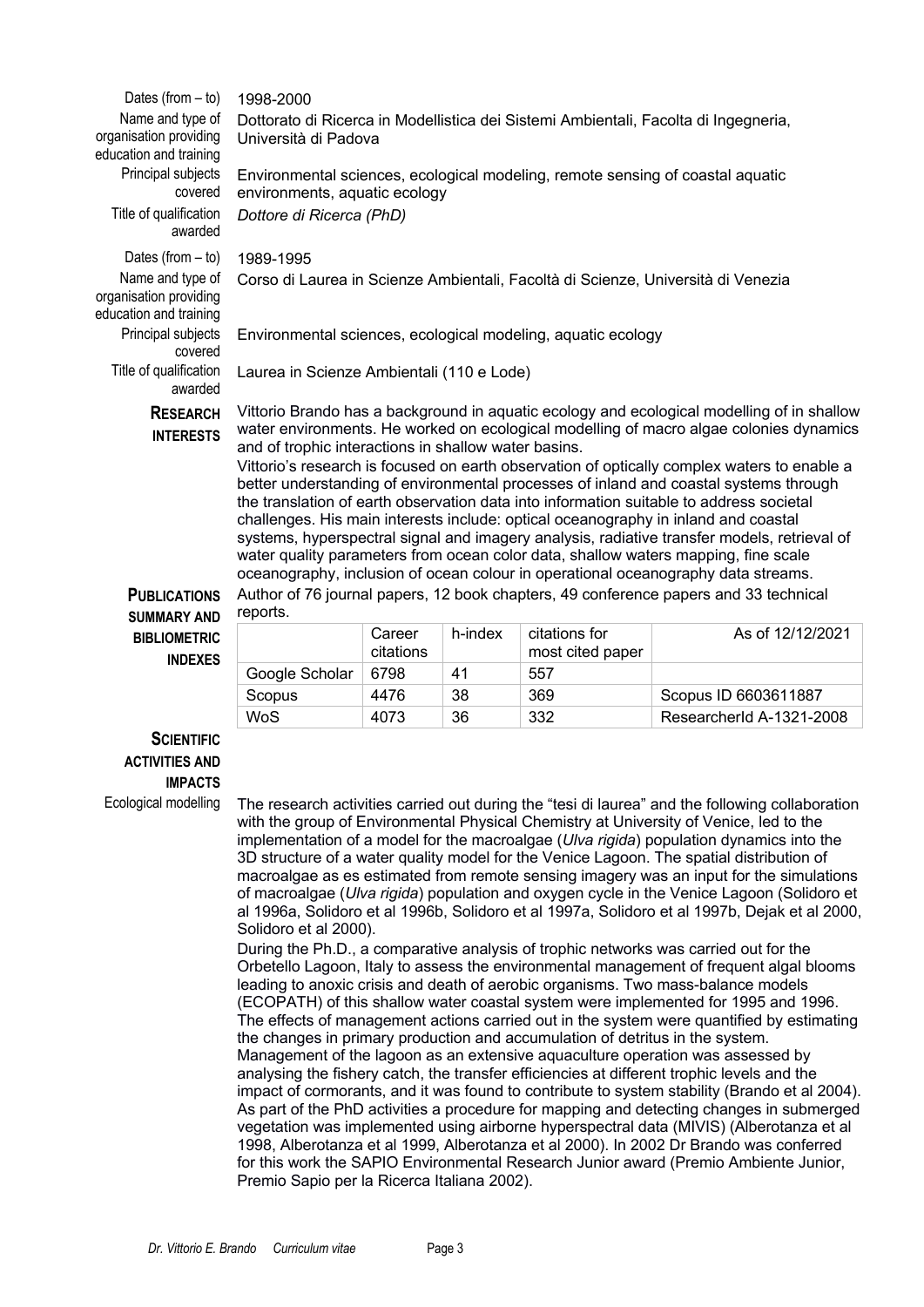Imaging Spectrometry of Inland and Coastal **Waters** 

Since his PhD Thesis, Dr Brando research has focused on the development of methods and applications of airborne and spaceborne imaging spectrometry data in aquatic systems. Activities included the retrieval of water quality parameters in inland and coastal waters (Brando & Dekker 2003, Giardino et al 2007, Campbell et al 2011, Giardino et al 2014) and shallow water mapping in temperate and tropical environments (Alberotanza et al 1999, Dekker et al 2001, Roelfsema et al 2006, Brando et al 2009 Phinn et al 2008, Dekker et al 2011, Giardino et al 2019).

In 2001-2002 Dr Brando was member of the Hyperion EO-1 Australian Science Validation Team. He was co-PI for the assessment of Hyperion performance for the retrieval of water quality parameters in coastal waters. The method developed was the first application from spaceborne imaging spectrometry in optically complex waters with an inversion of physics based models (Brando & Dekker 2003).

Physics based inversion algorithms in optically complex systems

Since joining CSIRO in 2000, Brando's research activities focused on remote sensing of optically complex waters coupling the fields of optical oceanography and radiative transfer based model inversions. He developed and implemented physics based inversion algorithm for the retrieval of water quality parameters in optically deep and shallow systems (Brando & Dekker 2003, Brando et al 2009, Brando et al 2012, Dekker et al 2001, Dekker et al 2006, Odermatt et al 2012, Werdell et al 2013, Giardino et al 2019). In 2001-2002 Dr Brando developed a method for the retrieval of water quality parameters in coastal waters from Hyperion data based on an inversion of physics based models (Brando & Dekker 2003). The methodology was then applied to Landsat multispectral imagery for the retrieval of water quality parameters in Moreton Bay and the Fitzroy River Estuary, QLD, Australia (Phinn et al 2005, Dekker et al 2005). The methodology was adapted for mapping water quality in inland waters in Lake Garda and other peri-alpine lakes in collaboration with CNR-IREA in Milan (Candiani et al 2005, Giardino et al 2007, Giardino et al 2014), and in tropical reservoirs in collaboration with the University of Queensland (Campbell et al 2011).

Dr Brando contributed NASA's efforts in developing the generalized ocean color inversion model for retrieving marine inherent optical properties (Werdell et al 2013) and to EUMETSAT's study on semi analytical algorithms for estimating inherent optical properties over oceanic, coastal, and inland waters (Jorge et al 2021). He was member of the International Ocean-Colour Coordinating Group (IOCCG) working group for the "Intercomparison of Retrieval Algorithms for Coastal Waters" (2013-2015), and he contributed to the CEOS Feasibility Study for an Aquatic Ecosystem Earth Observing System (2016-2017) (Dekker et al 2018).

Remote sensing applications in shallow waters

Optical oceanography in optically complex systems

Through his career, Dr Brando contributed to the development and implementation of remote sensing applications in shallow waters. The physics based approach enabled the estimate of the depth and the water column composition accompanied by estimates of substrate visibility and retrieval accuracy (Brando et al 2009), and the detailed mapping of the dominant substrate components per pixel in multispectral and hyperspectral imagery (Dekker et al 2001, Dekker et al 2005, Dekker et al 2006, Roelfsema et al 2006, Phinn et al 2008, Dekker et al 2011, Botha et al 2013, Sagar et al 2014, Giardino et al 2015, Giardino et al 2016, Botha et al 2016). In 2016-17, Dr. Brando was member of the ESA Sen2Coral project for the implementation of a coral reef processing chain in ESA's SNAP (Hedley et al 2018, Kutser et al 2020). In September 2005, he was awarded, together with Dr. Dekker and Ms. Janet Anstee, the "Excellence in Science Award" at the Coastal CRC Annual General Meeting for the project on benthic mapping in Moreton Bay. The paper Brando et al (2009) was recognized with the CSIRO Land and Water Publication Award for 2009. Dr Brando has been involved in the optical characterization of temperate and tropical aquatic systems to tease out the hydrological and oceanographic processes influencing optical properties of particulate and dissolved matter in inland, estuarine and coastal waters (Oubelkheir et al 2005, Brando et al 2006, Brando et al 2008, Blondeau-Patissier et al 2009, Cherukuru et al 2014, Hestir et al 2015, Cherukuru et al 2016, Blondeau-Patissier et al 2017, Soja-Wozniak et al 2019, Volpe et al 2021). Optical characterization has been used extensively in Dr Brando's research for the parametrization of forward and inverse modelling of the underwater light climate of optically complex systems (e.g. Brando & Dekker 2003, Phinn et al 2005, Giardino et al 2007, Qin et al 2007, Cocking et al 2008, Brando et al 2009, Dekker et al 2011, Brando et al 2012, Giardino et al 2014, King et al 2014, Giardino et al 2015, King et al 2016, Pitarch et al 2016). He has also contributed to the establishment of global bio-optical datasets for ocean colour algorithms validation in coastal waters (Nechad et al 2015, Valente et al 2016, Valente et al 2019).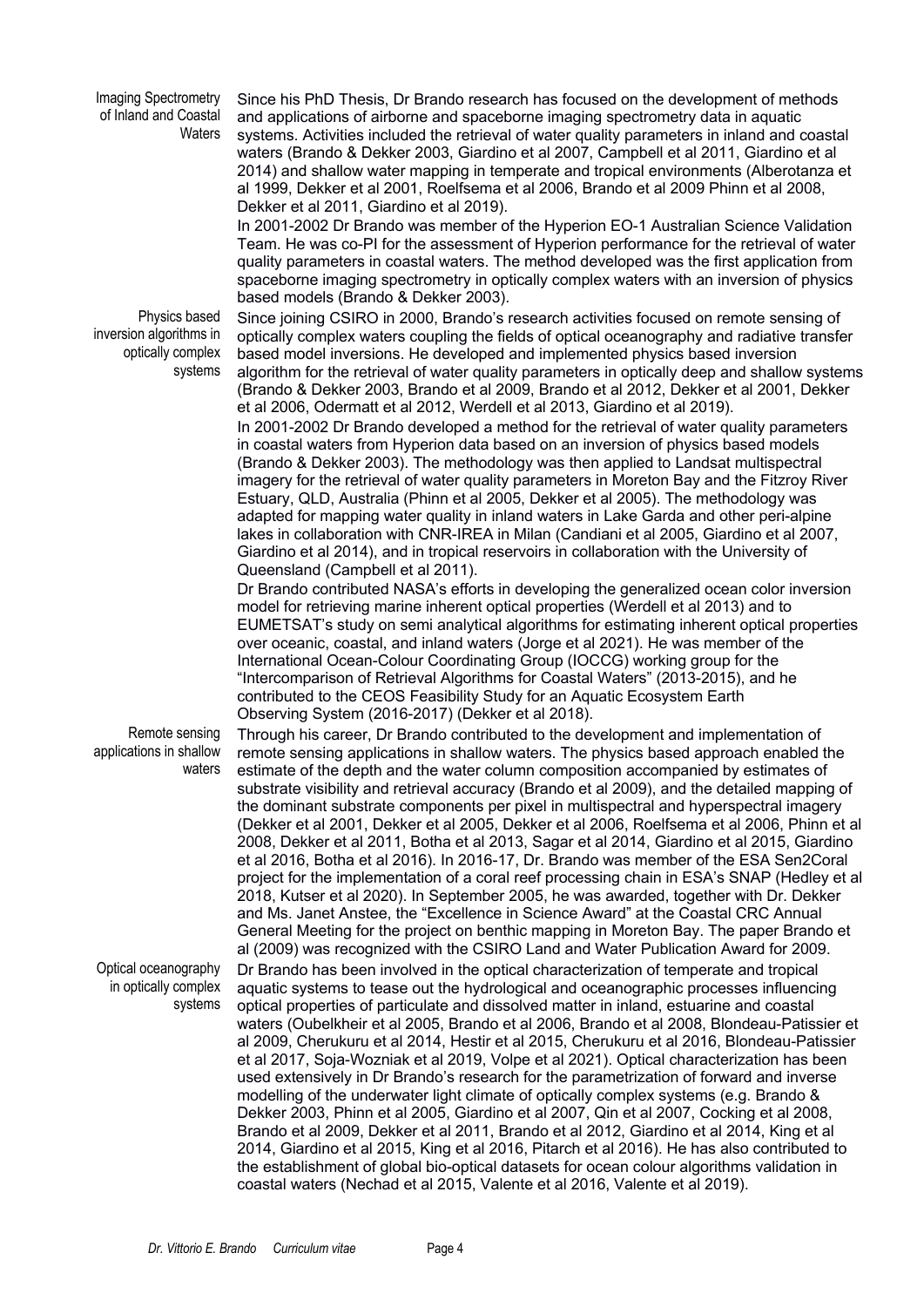Optical oceanography and earth observation algorithms in the GBR

To effectively inform and support the management of the Great Barrier Reef (GBR) World Heritage area (GBRWHA), accurate and spatially comprehensive water quality information is required. To meet the environmental reporting needs of the Great Barrier Reef Marine Park Authority (GBRMPA), it was necessary to ensure accurate retrieval of water quality variables from satellite imagery.

In-situ optical measurements of the coastal waters in the Great Barrier Reef (GBR) have shown a large variability in inherent optical properties such as absorption and scattering of particulate and dissolved matter (Blondeau-Patissier et al 2009, Brodie et al 2010). Global ocean colour algorithms developed for MODIS and MERIS showed poor accuracy in these optically complex waters (Qin et al 2007, Brando et al 2008, Schroeder et al 2008). Dr Brando devised, developed and implemented a novel physics based approach to accurately retrieve water quality variables for the GBR coastal waters based on regional optical properties of these optically complex waters. The physics based method developed originally for Hyperion (Brando & Dekker, 2003) was applied to the spectral characteristics of MODIS to enable a reliable mapping of water quality parameters for the coastal waters in the GBR (Brando et al 2012). In February 2010 Dr Brando was invited to give a talk on this topic at the Special Session on "Validation and Uncertainty Analysis of Optical Remote Sensing Algorithms for the Coastal Ocean", at 2010 Ocean Sciences Meeting held in Portland, USA. Dr Brando presented an overview of this work as a plenary talk at the 2014 AMSA conference In Canberra, Australia.

Management relevant information for the GBR from satellite imagery

Fine scale oceanography and data assimilation in coastal environments Dr Brando devised methods to derive environmental information products tailored to enduser requirements from time series of daily remote sensing images for use in the Reef Rescue Marine Monitoring Program (RRMMP). He implemented the assessment of the exceedance of GBRMPA's water quality guidelines using time series of remote sensing data for two key water quality variables: total suspended solids as a proxy for resuspension or catchment sediment delivery and chlorophyll as a proxy for nutrient availability (Brando et al 2010, 2011, Johnson et al 2011). In the RRMMP he also contributed to devise methods to describe the freshwater plume extent into the GBR lagoon using satellite imagery and assess their influence on coral reef health (Devlin 2012, Kennedy et al 2012, Schroeder et al 2012, Blondeau-Patissier et al 2014, Thompson et al 2014). The Australian Bureau of Meteorology has implemented the pre-operational processing system for the retrieval of water quality in the GBRWHA (King et al 2014, King et al 2016) for an operational real time delivery of the satellite derived water quality to environmental managers, stakeholders and scientific community. In 2012 Queensland's Department of Premier and Cabinet invited Dr Brando to join the scientific panel tasked to update the Reef Plan Scientific Consensus Statement recognizing his role in making earth observation data available for the GBRWHA environmental monitoring and reporting. The paper Schroeder et al (2012) was recognized with the "CSIRO Land and Water Publication Award. Dr Brando presented an overview of this work as a plenary talk and the AMSA conference in July 2014 and at the GEO Water Quality Summit in April 2015.

In coastal regions, where modelling efforts require high resolution data sets due to short time and space scales of coastal ocean processes, use of multi-temporal satellite data sets may become crucial. Assimilation of ocean colour satellite observation into coastal ocean biogeochemical models lagged several years in comparison with SST in hydrodynamic models, partly due to the lack of adequately developed coastal ocean colour products with good error estimates. In 2006/2007 Dr Brando led an exploratory data assimilation project investigating several strategies to combine and compare the newly developed remote sensing data and biogeochemical models output for the Fitzroy River Estuary (Brando et al 2007, Robson et al 2007, Robson et al 2008, Margvelashvili et al 2013). Within Nagur Cherukuru's Postdoctoral fellowship, a physics based bio-optical model was developed for coupling in bio-geochemical models for coastal waters (Cherukuru et al 2006, Cherukuru et al 2008). Dr Brando presented the preliminary results of this work as a Keynote Speech at the EARSEL conference in June 2007.

In 2014 and 2015, as part of the research activities carried out during the Senior Marie Curie fellowship at CNR-IREA focusing on observation classes suitable for fine scale processes, he led a comparison of remote sensing data at high spatial resolution (Landsat-8 at 30 metres) with hydrodynamic models to describe the 2014 Po river flood and its effects on the Northern Adriatic Sea (Brando et al 2015). The study was then extended by collaborators to investigate the temporal variations of the Po river plume characteristics at fine scale using Landsat-8 and hydrodynamic models (Braga et al 2017, Manzo et al 2018, Bellafiore et al 2019). The approach was then extended to Sentinel 2 imagery to COVID-19 lockdown impact on water transparency in the Venice Lagoon (Braga et al 2020). He also supervised a PhD Thesis exploring the use of multiple ocean colour images during the day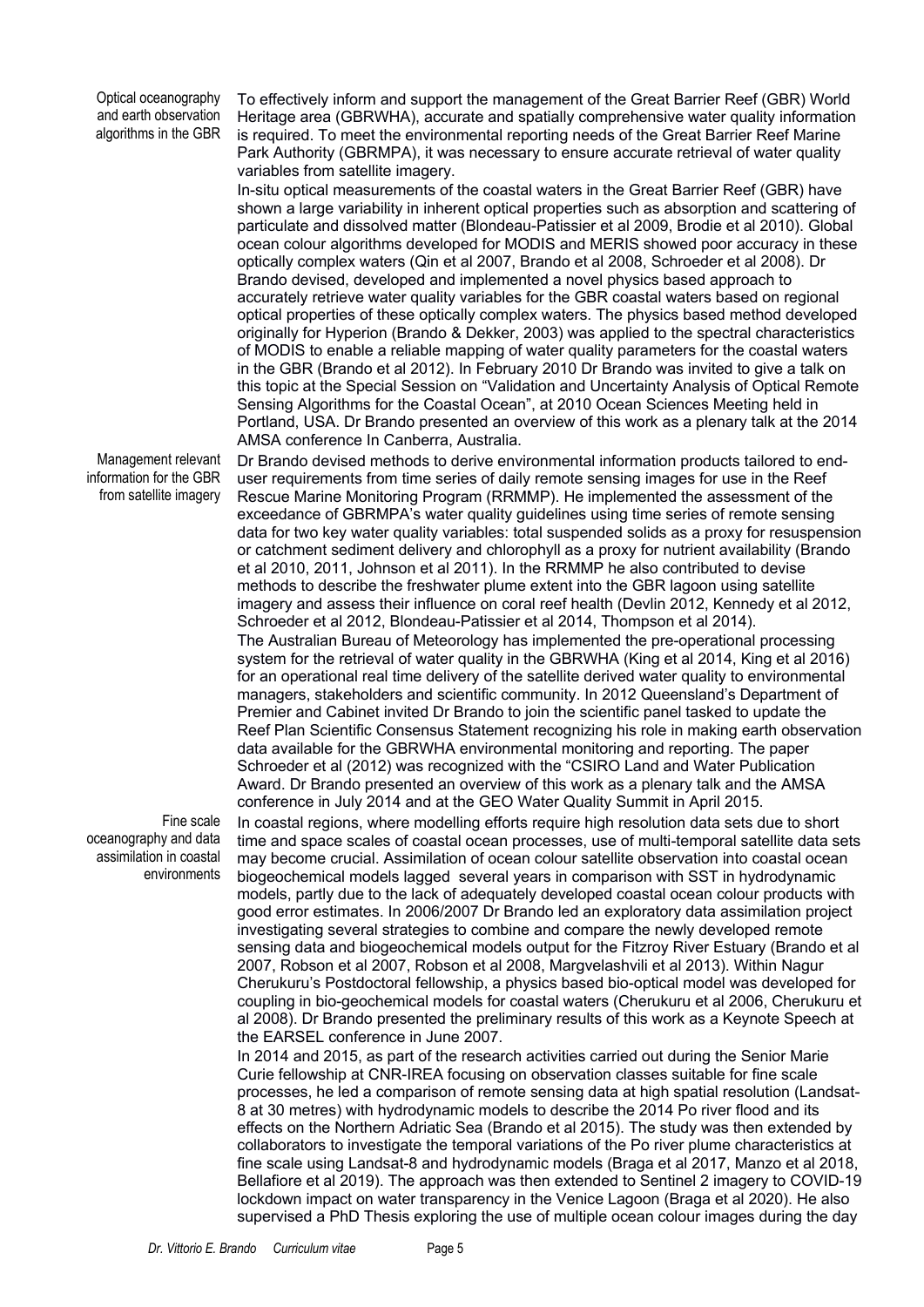| Ocean observing<br>infrastructure in<br>Australia                                                                                                                                                                                                                                                                                                                                                                                                                                                                                                                                                                                                  | to observe short term variations in particulate matter in the coastal environment leading to<br>the design of a virtual geostationary Ocean Color sensor (Bracaglia et al 2019, 2020).<br>To overcome the sparseness of bio-optical observations in Australian waters, Dr Brando<br>led the enhancement of ocean observing infrastructure in Australian coastal and marine<br>environments with the adoption of optical oceanography data streams (Lynch et al 2015).<br>Dr Brando led the IMOS Satellite Remote Sensing Ocean Colour sub-facility (2007-2016).<br>As IMOS sub-facility leader he established a coastal observatory (Lucinda Jetty Coastal<br>Observatory, LJCO, imos.org.au/ljco.html) using state-of-the-art bio-optical measurement<br>packages to provide reliable data streams for calibration and validation of satellite ocean<br>colour products in coastal waters, including an autonomous above-water radiometry<br>AERONET-OC site (Brando et al 2010). Dr Brando also initiated bio-optical observations<br>carried out at the IMOS national reference stations (Lynch et al 2015) and on board of two<br>research vessels (RV Southern Surveyour and RV Solander) (Brando et al 2013, Brando et<br>al 2016). A Bio-Optical data base collects instrumental data from the cruises carried out by<br>the Australian bio-optical community from 1997 to the present (Clementson et al 2012). Dr<br>Brando's expertise in optical oceanography has been recognized by the IMOS Bio-optical<br>working group, where as a member he contributed to recommend calibration procedures<br>for the bio-optical sensors adopted at the IMOS data streams (Earp et al, 2011). |                    |                                                 |                                                                      |                    |  |
|----------------------------------------------------------------------------------------------------------------------------------------------------------------------------------------------------------------------------------------------------------------------------------------------------------------------------------------------------------------------------------------------------------------------------------------------------------------------------------------------------------------------------------------------------------------------------------------------------------------------------------------------------|------------------------------------------------------------------------------------------------------------------------------------------------------------------------------------------------------------------------------------------------------------------------------------------------------------------------------------------------------------------------------------------------------------------------------------------------------------------------------------------------------------------------------------------------------------------------------------------------------------------------------------------------------------------------------------------------------------------------------------------------------------------------------------------------------------------------------------------------------------------------------------------------------------------------------------------------------------------------------------------------------------------------------------------------------------------------------------------------------------------------------------------------------------------------------------------------------------------------------------------------------------------------------------------------------------------------------------------------------------------------------------------------------------------------------------------------------------------------------------------------------------------------------------------------------------------------------------------------------------------------------------------------------------------------------------------------|--------------------|-------------------------------------------------|----------------------------------------------------------------------|--------------------|--|
| Satellite Validation<br>activities                                                                                                                                                                                                                                                                                                                                                                                                                                                                                                                                                                                                                 | Dr Brando has been involved in satellite validation activities since 2001. Within the<br>Hyperion EO-1 Australian Science Validation Team (2001-2002), he focused on the<br>assessment of Hyperion performance for the retrieval of water quality parameters in<br>coastal waters. Dr Brando was the establishing PI of the NASA's AERONET-OC Lucinda<br>site (2007-2016) and for the deployment of autonomous above-water radiometers on board<br>of two Australian research vessels (2010-2015). Since 2017, within the H2020<br>HYPERNETS project, he is contributing to design of autonomous hyperspectral above-<br>water radiometers and of their network of validation of satellite aquatic radiometry.<br>Several of his papers included assessment and validation of radiometric and/or<br>biogeochemical products (e.g. Brando and Dekker, 2003; Schroeder et al 2012; Giardino et<br>al 2014, 2020; Brando et al 2016, 2021; Valente et al 2016, 2019; Braga et al 2017, 2020;<br>Hedley et al 2018; Bracaglia et al 2019, 2020; Volpe et al 2019; Concha et al 2021).                                                                                                                                                                                                                                                                                                                                                                                                                                                                                                                                                                                                              |                    |                                                 |                                                                      |                    |  |
| Operational<br>Oceanography in<br>Europe                                                                                                                                                                                                                                                                                                                                                                                                                                                                                                                                                                                                           | Since 2015, Dr Brando became involved in the development and delivery of operational<br>ocean colour data streams in the ocean-observing infrastructure for European coastal and<br>marine environments. He serves as Deputy Leader for the Ocean Colour Thematic<br>Assembly Center within CMEMS (Copernicus Marine Environment Monitoring Service),<br>and as Partner PI for the H2020 CoastObs project focussed on developing downstream<br>service for coastal waters. He contributed to the development of the ocean colour<br>operational processing chain for the Mediterranean Sea (Volpe et al 2019) and the Baltic<br>Sea (Brando et al., 2021), to environmental reporting based on CMEMS data streams and<br>Sentinel data (Ocean State Report 2 & 3: Von Schuckman et al 2018 and 2019,<br>Papathanaopoulou et al 2019), to community papers focussing on the in situ and satellite<br>observing systems (Le Traon et al 2019, Sathyendranath et al 2019).                                                                                                                                                                                                                                                                                                                                                                                                                                                                                                                                                                                                                                                                                                                        |                    |                                                 |                                                                      |                    |  |
| Dr Brando has led several large collaborative projects (~6.4 MA\$, ~4.6 MEUR) focussed<br><b>PROJECT</b><br>on the development of applications of Earth Observation for the environmental<br><b>LEADERSHIP</b><br>management of the Great Barrier Reef coastal waters and on the addition of optical<br><b>EXPERIENCE</b><br>oceanography data streams to the ocean observing infrastructure in Australian coastal and<br>marine environments. Currently he is the Deputy Leader of Ocean Colour Thematic<br>Assembly Center within the Copernicus Marine Environment Monitoring Service (5.4ME)<br>and Partner PI for two H2020 projects (730KE). |                                                                                                                                                                                                                                                                                                                                                                                                                                                                                                                                                                                                                                                                                                                                                                                                                                                                                                                                                                                                                                                                                                                                                                                                                                                                                                                                                                                                                                                                                                                                                                                                                                                                                                |                    |                                                 |                                                                      |                    |  |
|                                                                                                                                                                                                                                                                                                                                                                                                                                                                                                                                                                                                                                                    |                                                                                                                                                                                                                                                                                                                                                                                                                                                                                                                                                                                                                                                                                                                                                                                                                                                                                                                                                                                                                                                                                                                                                                                                                                                                                                                                                                                                                                                                                                                                                                                                                                                                                                | Role               | Project title                                   | Funding agency                                                       | Secured<br>funding |  |
|                                                                                                                                                                                                                                                                                                                                                                                                                                                                                                                                                                                                                                                    | 2020-<br>2021                                                                                                                                                                                                                                                                                                                                                                                                                                                                                                                                                                                                                                                                                                                                                                                                                                                                                                                                                                                                                                                                                                                                                                                                                                                                                                                                                                                                                                                                                                                                                                                                                                                                                  | WP leader          | SOON                                            | <b>ESA</b>                                                           | <b>150KE</b>       |  |
|                                                                                                                                                                                                                                                                                                                                                                                                                                                                                                                                                                                                                                                    | 2019-<br>2023                                                                                                                                                                                                                                                                                                                                                                                                                                                                                                                                                                                                                                                                                                                                                                                                                                                                                                                                                                                                                                                                                                                                                                                                                                                                                                                                                                                                                                                                                                                                                                                                                                                                                  | <b>Task leader</b> | <b>CERTO</b>                                    | Horizon2020                                                          | 400KE<br>(2.84ME)  |  |
|                                                                                                                                                                                                                                                                                                                                                                                                                                                                                                                                                                                                                                                    | 2018-<br>2021                                                                                                                                                                                                                                                                                                                                                                                                                                                                                                                                                                                                                                                                                                                                                                                                                                                                                                                                                                                                                                                                                                                                                                                                                                                                                                                                                                                                                                                                                                                                                                                                                                                                                  | Deputy<br>Leader   | Ocean Colour Thematic<br><b>Assembly Center</b> | <b>Copernicus Marine</b><br>Environment<br><b>Monitoring Service</b> | 2.9ME              |  |
|                                                                                                                                                                                                                                                                                                                                                                                                                                                                                                                                                                                                                                                    | 2017-<br>2021                                                                                                                                                                                                                                                                                                                                                                                                                                                                                                                                                                                                                                                                                                                                                                                                                                                                                                                                                                                                                                                                                                                                                                                                                                                                                                                                                                                                                                                                                                                                                                                                                                                                                  | Partner PI         | CoastObs                                        | Horizon2020                                                          | 287KE<br>(1.87ME)  |  |
|                                                                                                                                                                                                                                                                                                                                                                                                                                                                                                                                                                                                                                                    | 2018-<br>2022                                                                                                                                                                                                                                                                                                                                                                                                                                                                                                                                                                                                                                                                                                                                                                                                                                                                                                                                                                                                                                                                                                                                                                                                                                                                                                                                                                                                                                                                                                                                                                                                                                                                                  | Partner PI         | <b>HYPERNETS</b>                                | Horizon2020                                                          | 450KE<br>(5ME)     |  |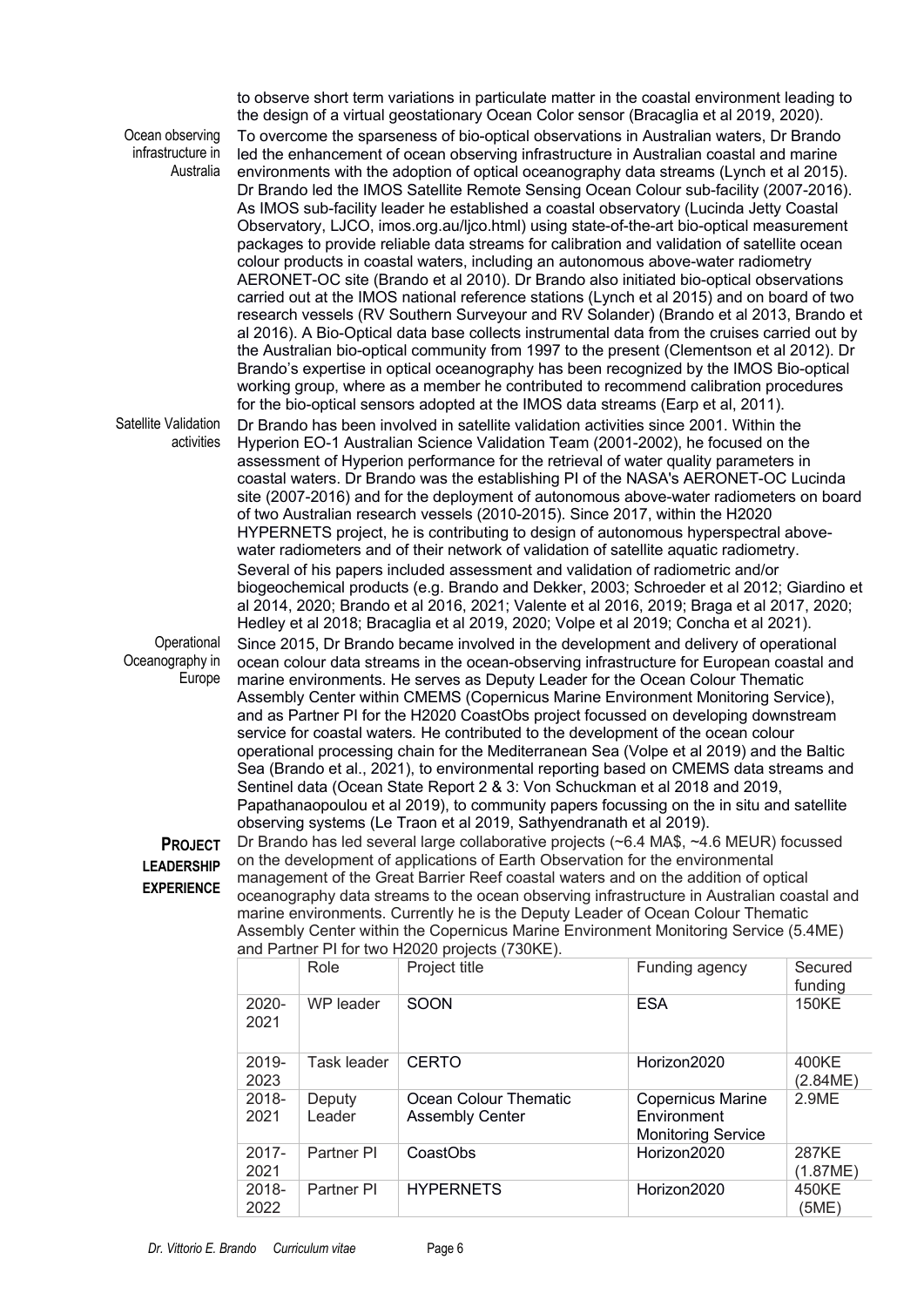| $2015 -$<br>2018 | Deputy<br>Leader                | Ocean Colour Thematic<br><b>Assembly Center</b>                                                                                                                                                  | <b>Copernicus Marine</b><br>Environment<br><b>Monitoring Service</b>      | 2.5ME      |
|------------------|---------------------------------|--------------------------------------------------------------------------------------------------------------------------------------------------------------------------------------------------|---------------------------------------------------------------------------|------------|
| 2014-<br>2015    | Senior<br>Marie Curie<br>Fellow | <b>OCARINAS (Oceanic Color</b><br>Radiometry to assess spatial<br>and temporal variability of bio-<br>optical processes in Northern<br>Adriatic Sea)                                             | Marie Curie Action<br><b>COFUND RITMARE</b>                               | 156kE      |
| 2013-<br>2015    | Facility<br>leader              | Satellite Remote Sensing<br>Ocean Colour                                                                                                                                                         | Integrated<br>Marine<br><b>Observing System</b>                           | 700 kA\$ * |
| 2013-<br>2016    | Facility<br>leader              | Lucinda<br>Jetty<br>Coastal<br>Observatory                                                                                                                                                       | Integrated<br>Marine<br><b>Observing System</b>                           | 720 kA\$ * |
| 2013-<br>2014    | Project<br>leader               | Bio-optical transformations in<br>the catchment to reef<br>continuum                                                                                                                             | <b>CSIRO</b><br>Land<br>&<br>Water                                        | 110 kA\$   |
| $2011 -$<br>2013 | Project<br>leader               | Developing integrated<br>assessment metrics for<br>reporting of water quality in the<br>Great Barrier Reef lagoon                                                                                | <b>Reef Rescue</b><br>Research and<br><b>Development Fund</b>             | 480 kA\$   |
| 2010-<br>2013    | Facility<br>leader              | Australian National<br>Mooring<br>Network - Bio-optics                                                                                                                                           | Marine<br>Integrated<br><b>Observing System</b>                           | 480 kA\$   |
| 2010-<br>2013    | Facility<br>leader              | Satellite Remote Sensing<br>Ocean Colour                                                                                                                                                         | Integrated<br>Marine<br><b>Observing System</b>                           | 1220 kA\$  |
| 2007-<br>2013    | Facility<br>leader              | Coastal<br>Lucinda<br>Jetty<br>Observatory                                                                                                                                                       | Integrated<br>Marine<br><b>Observing System</b>                           | 880 kA\$   |
| 2007-<br>2013    | Project<br>leader               | Using remote sensing for GBR-<br>wide water quality                                                                                                                                              | <b>Reef Rescue Marine</b><br>Monitoring Program                           | 1000 kA\$  |
| 2007-<br>2009    | Project<br>leader               | <b>GBR</b><br>Remote-sensing<br>of<br>Waters to assist performance<br>monitoring of Water Quality<br>Improvement Plans<br>in<br>Far<br>North Queensland                                          | Department of the<br>Environment<br>and<br>Water Heritage and<br>the Arts | 360 kA\$   |
| 2006-<br>2007    | Project<br>leader               | Toward assimilation of ocean<br>colour satellite observation into<br>coastal ocean biogeochemical<br>models: the tropical Fitzroy<br>River Estuary case study                                    | <b>CSIRO</b><br>Land<br>&<br>Water                                        | 150 kA\$   |
| 2004-<br>2006    | Principal<br>Investigator       | Bilateral cooperation project<br>Earth Observation for adaptive<br>management of inland and<br>coastal waters                                                                                    | CNR-CSIRO<br>MoU<br>$(2004 - 2006)$                                       | 90 kA\$    |
| 2004-<br>2006    | Task leader                     | Physics<br>based<br>retrieval<br>of<br>bathymetry from hyperspectral<br>data for coastal waters                                                                                                  | CRC<br>for<br>Coastal<br>Zone, Estuary and<br>Waterway<br>Management      |            |
| 2004-<br>2006    | Task leader                     | Chlorophyll and<br>Suspended<br>Sediment Assessment in a<br>Macro-Tidal Tropical Estuary<br>Adjacent to the Great Barrier<br>Reef: Spatial and Temporal<br>Assessment Using<br>Remote<br>Sensing | CRC<br>for<br>Coastal<br>Zone, Estuary and<br>Waterway<br>Management      |            |

\* in 2014-2016 the facility was led by Dr Thomas Schroeder, as Dr Brando was on leave from CSIRO.

**ACADEMIC ACTIVITIES 2017-2023:** Italian National Academic Qualification as Full Professor in Geophysics (ASN class 04/A4).

**2017-2023:** Italian National Academic Qualification as Full Professor in Astronomy, Astrophysics, Earth and Planetary Physics (ASN class 02/C1).

**2019:** Associate Advisor for the Laurea Thesis *Spectral Attenuation and Backscattering as Indica- tors of Particle Size, Density and Composition in the Adriatic Sea* for Beatrice Giambenedetti School of Physics, University of Rome "La Sapienza", Italy.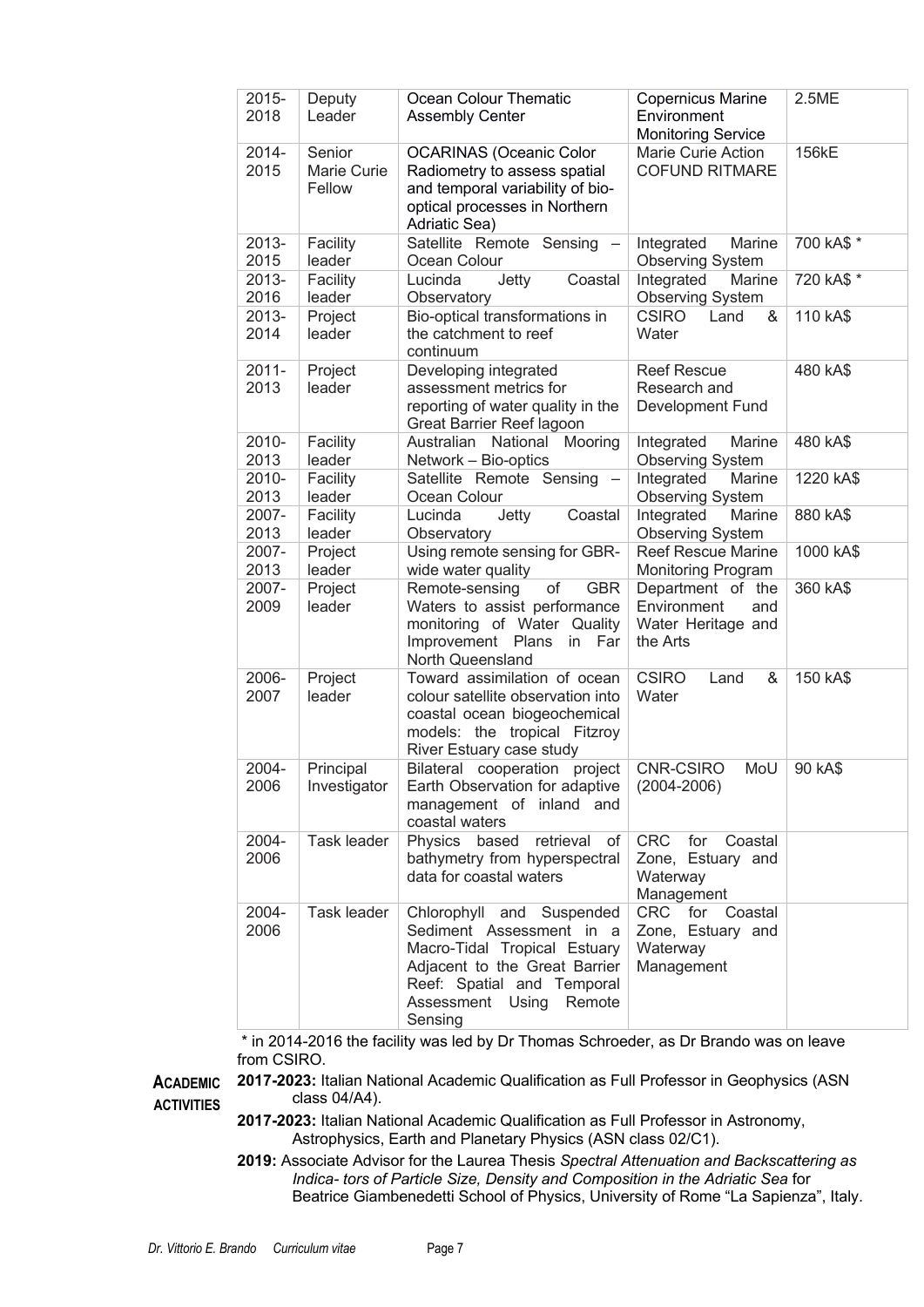- **2017:** PhD Thesis Opponent for *Application of close range remote sensing for monitoring aquatic environment* by Martin Ligi, Estonian Marine Institute and Department of Zoology, Institute of Ecology and Earth Sciences, Faculty of Science and Technology, University of Tartu, and Tartu Observatory, Estonia
- **2016-2019:** Associate Advisor for the PhD Thesis *A Virtual Geostationary Ocean Colour Sensor to observe short term variations in particulate matter in the coastal environment* for Marco Bracaglia Department of Science and Technology, University of Naples "Parthenope", Italy.
- **2015:** Member of the examining committee for the PhD School of Earth Sciences, University of Pavia, Italy.
- **2015:** PhD Thesis Examiner for *The role of photoacclimation on the phytoplankton seasonal cycle in the Mediterranean Sea through satellite data* by Marco Bellacicco, Department of Science and Technology, University of Naples "Parthenope", Italy.
- **2015:** PhD Thesis Examiner for *The Development and Validation of Algorithms for Remotely Sensing Case-II Waters* by Wojciech Mateusz Klonowski, School of Applied Physics, Curtin University of Technology, Perth, Australia.
- **2012**: International assessor for the PhD Thesis *Assessment of passive optical remote sensing for mapping macroalgae communities on the Galician coast* by Gema Casal Pascual, University of A Coruña, Spain.
- **2011 – 2015**: Associate Advisor for the PhD Thesis *Inversion of Remote Sensing Data in a Shallow Water Environment using a Trans-Dimensional Probabilistic Framework*  for Stephen Sagar, Australian National University, Australia
- **2007 –2011**: Associate Advisor for the PhD Thesis *Detection and Quantification of Algal Bloom Dynamics in the Great Barrier Reef Lagoonal Waters Using Remote Sensing and Bio-Optics* for David Blondeau-Patissier, University of Queensland, Australia
- **2005 –2010**: Associate Advisor for the PhD Thesis *Dirty Water: Remote Sensing of Water Quality in Tropical and Sub-tropical Freshwater Impoundments in Tropical Australia* for Glen Campbell, University of Queensland, Australia.
- **2006:** 'Professore incaricato' in 'Aerophogrammetry and Remote Sensing' for the Faculty of Sciences of the University of Venice.
- **2000:** 'Cultore della materia' in 'Aerophogrammetry and Remote Sensing' for the Faculty of Sciences of the University of Venice and member of the exams commissions.
- **1998 –2000:** 'Cultore della materia' in Mathematics for the Faculty of Sciences of the University of Venice and member of the exams commissions of Mathematics

**SESSION 2021-2022:** Member of the Scientific Committee of ESA's Living Planet Symposium 2022, 23-27 May 2022, Bonn, Germany. **2019-2022:** Co-Chair of "Oceans from Space" 5th edition, Venice, Italy, 28 March – 1 April 2022.

- **2019:** Co-Chair of "Foresight Workshop: Data needs for Hyperspectral Algal Bloom Discrimination", 4-6 June 2019, Ostende, Belgium.
- **2019:** Member of the Scientific Planning Committee of 2019 International Ocean Colour Science Meeting, 9-12 April 2019, Busan, South Korea.
- **2017:** Member of the Scientific Steering Committee of the HIGHROC Science Conference, 7-9 November 2017, Brussels, Belgium.
- **2017:** Member of the Scientific Committee and of the Organising Committee at 8th EARSeL Workshop on Remote Sensing of the Coastal Zone, 31 August – 02 September 2017, Kaliningrad, Russia.
- **2015:** Organizer and co-chair (together Dr Blake Schaeffer) of the break-out session "Tools to harness the potential of earth observations for water quality reporting and management" at International Ocean Colour Symposium, 15-19 June 2015, San Francisco, USA.
- **2015:** Steering Committee member and Plenary talk at the GEO Water Quality Summit "Using Earth observation for environmental reporting in coastal ecosystems", 20-22 April 2015, Geneva, Switzerland.
- **2014:** Plenary Talk at the *AMSA 2014 Conference* in Canberra, Australia: "Harnessing the potential of earth observation for environmental reporting in marine ecosystems"

**INVITED TALKS, ORGANIZER/CHAIR, CONFERENCE STEERING COMMITEES**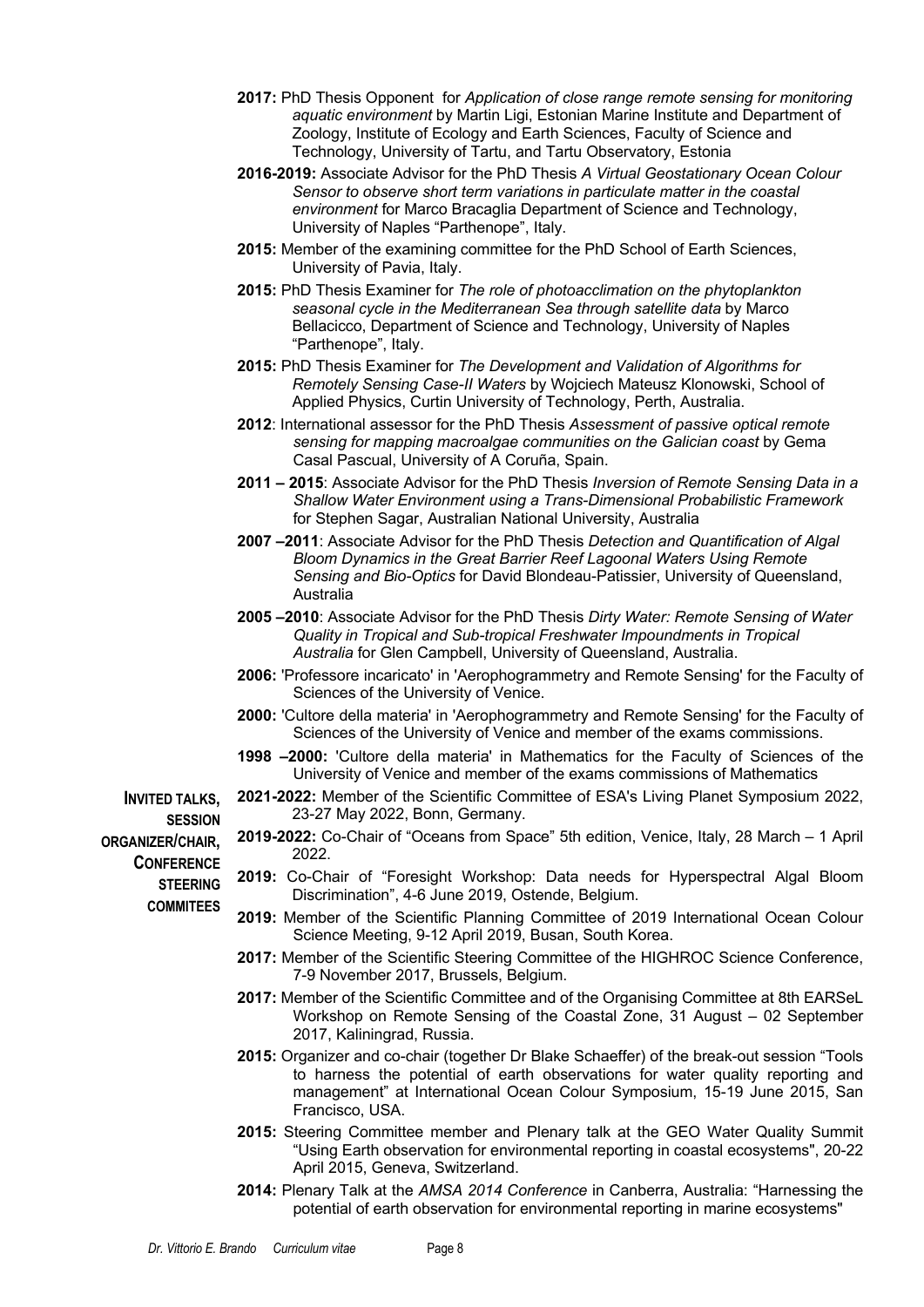- **2012:** Organizer and co-chair (together with Gang Liu, Chris Roelfsema, Stuart Phinn, Stacy Jupiter, Alastair Harborne, James Goodman, William Skirving, Scarla Weeks) of the mini-symposium "Remote sensing of reef environments" at the 12<sup>th</sup> International Coral reef Symposium, 9-13 July 2012, Cairns, Australia.
- **2011:** Member of the Technical Program Committee at the *34th International Symposium on Remote Sensing of Environment*, 10-15 April 2011, Sydney, Australia. Co-chair for sessions of the "Coastal and Marine Resources" and "Water A Limited and Degraded Resource" themes.
- **2010:** Invited Talk at the session on "Development, Validation, and Uncertainty Analysis of Optical Remote Sensing Algorithms for the Coastal Ocean" of the AGU/ASLO 2010 Ocean Sciences Meeting in Portland, USA (21-26 February 2010): "Optical complexity of the coastal waters of the Great Barrier Reef: Strategies to incorporate regional and seasonal knowledge of optical properties"
- **2008:** Organizer and Co-Chair (together with Frank Aikman, John Pereira, Cara Wilson, Robert Arnone, Guoqi Han, and Woody Turner) of the Special Session on " Operational Oceanography: Assimilation, Modeling, and Applications in Coastal/Estuarine Ecosystems and Living Marine Resources" at AGU/ASLO 2008 Ocean Sciences Meeting in Orlando, USA
- **2007:** Invited by the Embassy of Italy in Canberra to contribute to the activities of "Settimana Italiana della Cultura" (Italian Culture week). I presented "*Without the Bridge the world would be an island: Venetians and the lagoon*" on 18 October at the Institute of Italian Culture in Melbourne, on 21 October at CSIRO in Canberra, and on 26 October the Institute of Italian Culture in Sydney.
- **2007:** Keynote Speech at the *EARSEL Conference* in Bolzano, Italy: "Towards assimilation of ocean colour satellite observation into coastal ocean biogeochemical models: the tropical Fitzroy River Estuary case study".
- **2006:** Organizer and Chair (together with Janet Anstee) of the special Session on Aquatic remote sensing at the *13thAustralasian Remote Sensing and Photogrammetry Conference, November* 20 - 24 2006, Canberra, Australia
- **2002:** Invited by the Italian Embassy to organize and chair a workshop on Remote Sensing of Coastal Waters for the "IATICE02 Italo-Australian Technology Innovation Conference and Exhibition" held in Melbourne March 25-28 2002.
- **2002:** Convener for CSIRO and Coastal CRC of a workshop on Coastal Monitoring and Assesment for the "IATICE02 Italo-Australian Technology Innovation Conference and Exhibition" held in Melbourne March 25-28 2002.
- **1999-2000:** Member of the Steering Committee of the First AISA (Italian Association for Environmental sciences) International *Congress "Towards an environmental citizenship: perception, communication and education*" Venice, March 23-24, 2000.
- **SCIENCE TEAMS, PANELS, 2021-:** Member of the Application Working Group (AWG) of the EnMAP Science Advisory Group (EnSAG) for DLR.

**2021-:** Member of the ESA Copernicus Sentinel-3 Next Generation Optical Ad Hoc Expert Group.

- **2019-:** Committee Member of the International Ocean-Colour Coordinating Group (IOCCG) (the Committee is equivalent to a UNESCO IOC/SCOR working group).
- **2018-:** Member of the ESA/EUMETSAT Copernicus Sentinel-3 OLCI/SYN Quality Working Group.
- **2017:** Member of the Science Team for the ESA project "Hyperspectral Imaging Mission Concepts" (ESA-ESRIN ITT AO/1-8579/16/I-SBo)
- **2016-:** Invited to the joint Future Earth Coasts and IMBER workshop "Exploitation of EO data to improve the understanding and monitoring of coastal areas", Cork, 1-3 November 2016.
- **2016-:** Invited to the Future Earth SOLAS workshop "Harnessing Remote Sensing to Address Critical Science Questions in the Ocean- Atmosphere Interface", 13-15 June, Frascati (Rome) Italy
- **2016-2018:** Member of the CEOS C10 Feasibility Study Aquatic for Ecosystem Imaging Spectrometer working group
- **2016-2018:** Member of the Science Team for the ESA project "Sen2Coral" (SEOM S2-4Sci Land and Water - Study 6: Coral reefs)

**COMMITTEES AND WORKING GROUPS**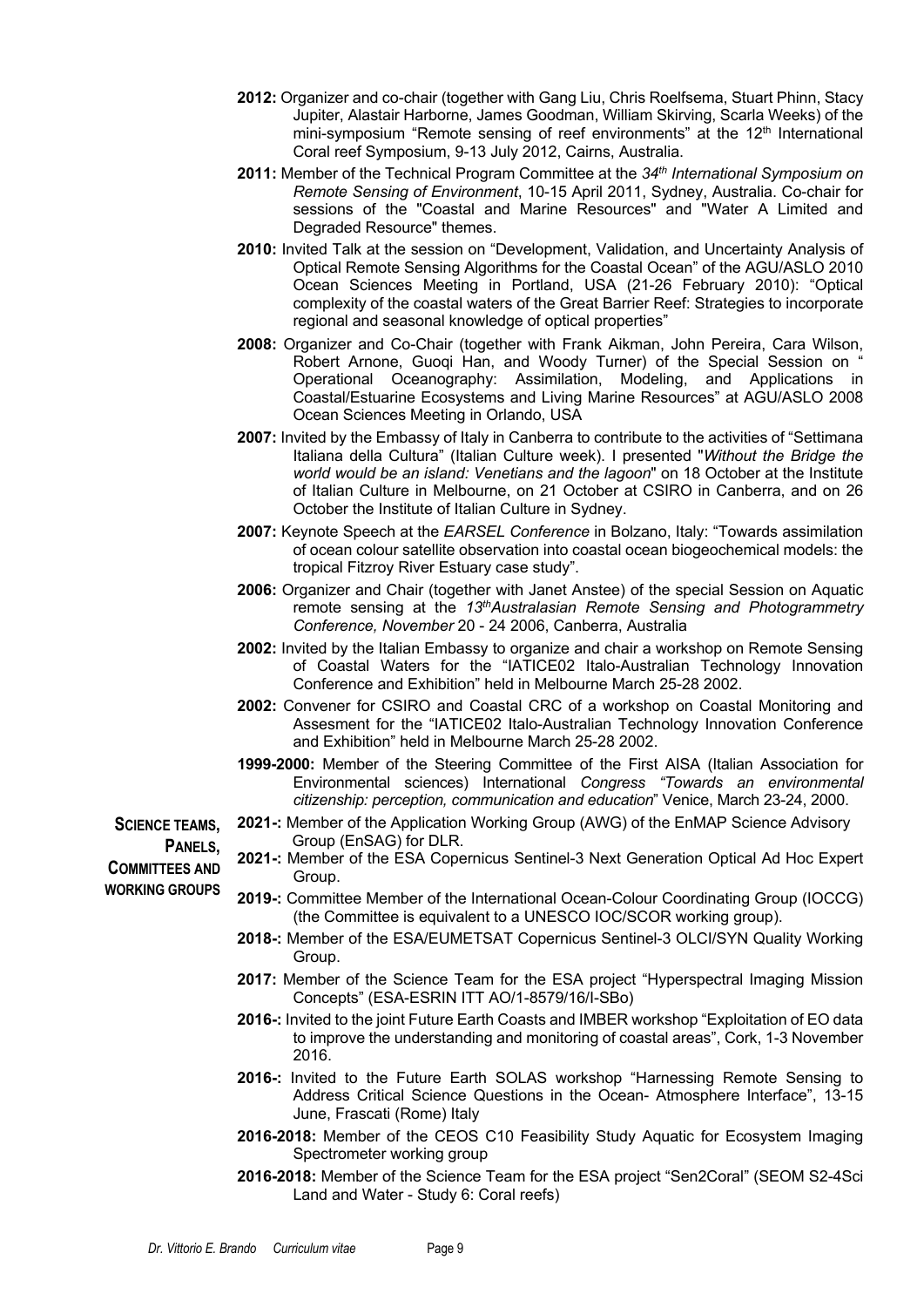- **2014-:** Member of NASA's HyspIRI Aquatic Studies Group.
- **2014:** Co-Chair of the Working group for the "Intercomparison of Retrieval Algorithms for Coastal Waters" of the International Ocean-Colour Coordinating Group (IOCCG).
- **2012:** Member of the scientific panel tasked to update the ReefPlan Scientific Consensus Statement (invited by the Queensland Department of Premier and Cabinet).
- **2012-2014:** Member of the Working group for the "Intercomparison of Retrieval Algorithms for Coastal Waters" of the International Ocean-Colour Coordinating Group (IOCCG).
- **2010-2013:** Member of the Scientific Steering Committee for the IMOS National Reference Station Network
- **2010-2013:** Member of the IMOS Bio-optics Working Group
- **2008:** Invited to the Global Bio-optical Algorithms for Ocean Color Satellite Applications Inherent Optical Properties Algorithm Workshop organized by the NASA Ocean Biology Processing Group at Ocean Optics XIX; Barga, Italy, 3–4 October 2008.
- **2008:** Invited as an expert to contribute to the Great Barrier Reef Water Quality Prospectus, a workshop to identify key knowledge gaps and water quality research needs in the Great Barrier Reef for future investment.
- **2007-2012**: Founding member of the international working group for the "intercomparison of shallow water bathymetry, hydro-optics, and benthos mapping techniques", funded by US/ONR and ARC.
- **2007:** Invited as an expert to contribute to design the new strategy for the Marine Monitoring Program - Reef Water Quality Protection Plan for the Great Barrier Reef World Heritage Area.
- **2006:** Invited by Geoscience Australia to attend the workshop "Forging a National Remote Sensing Strategy".

**PROJECT REVIEW AND EVALUATOR ROLES**

- **2021:** International Evaluator and member of the International Expert Panel (IEP) for the for the MarTERA Joint Call 2021 in marine and maritime technologies proposals - Priority Area: Automation, sensors, monitoring and observations.
- **2021:** International review panel member for Science Foundation Ireland (SFI.ie) for the scientific progress review of the Investigator Programme Award.
- **2019:** International expert referee for the Research Council of Norway for the 2019 Centres for Research-based Innovation (SFI) scheme.
- **2018:** Project proposal reviewer for the Irish Environmental Protection Agency (EPA.ie) 2018 Water Research Call - Theme 5: Emerging and Cross-cutting Issues.
- **2017:** Project proposal reviewer for the Estonian Research Council (ETAg) for personal research funding applications.
- **2017:** International Evaluator for the MarTERA Joint Call 2016-17 in marine and maritime technologies proposals - Priority Area: Sensors, automation, monitoring and observations.
- **2017:** Project proposal reviewer for the Irish Environmental Protection Agency (EPA.ie) 2017 Water Research Call - Topic Project 5: Remote sensing of surface water in Ireland.
- **2017:** Project proposal reviewer for A\*MIDEX project, Aix-Marseille University Excellence Initiative.
- **2017:** Outer International Assessment Board member for the Irish Research Council for the Marie Slodowska-Curie Actions COFUND Postdoctoral Fellowship Programme CAROLINE – 'Collaborative Research Fellowships for a Responsive and Innovative Europe'.
- **2016:** Project proposal reviewer for the Natural Sciences and Engineering Research Council of Canada "Discovery Grant" funding program.
- **2015:** Project proposal evaluator for the Scientific Commission of Lower Saxony "Coastal and Marine Research in Lower Saxony" funding program.
- **2015:** PhD/MSc project proposal evaluator for the Cullen Fellowship Awards funded by Ireland's Marine Institute
- **2014:** Project proposal evaluator for the European Union Horizon2020 funding program (H2020-EO-2014)
- **2013:** Reviewer for National Sea Grant College Program Proposal for University of Puerto Rico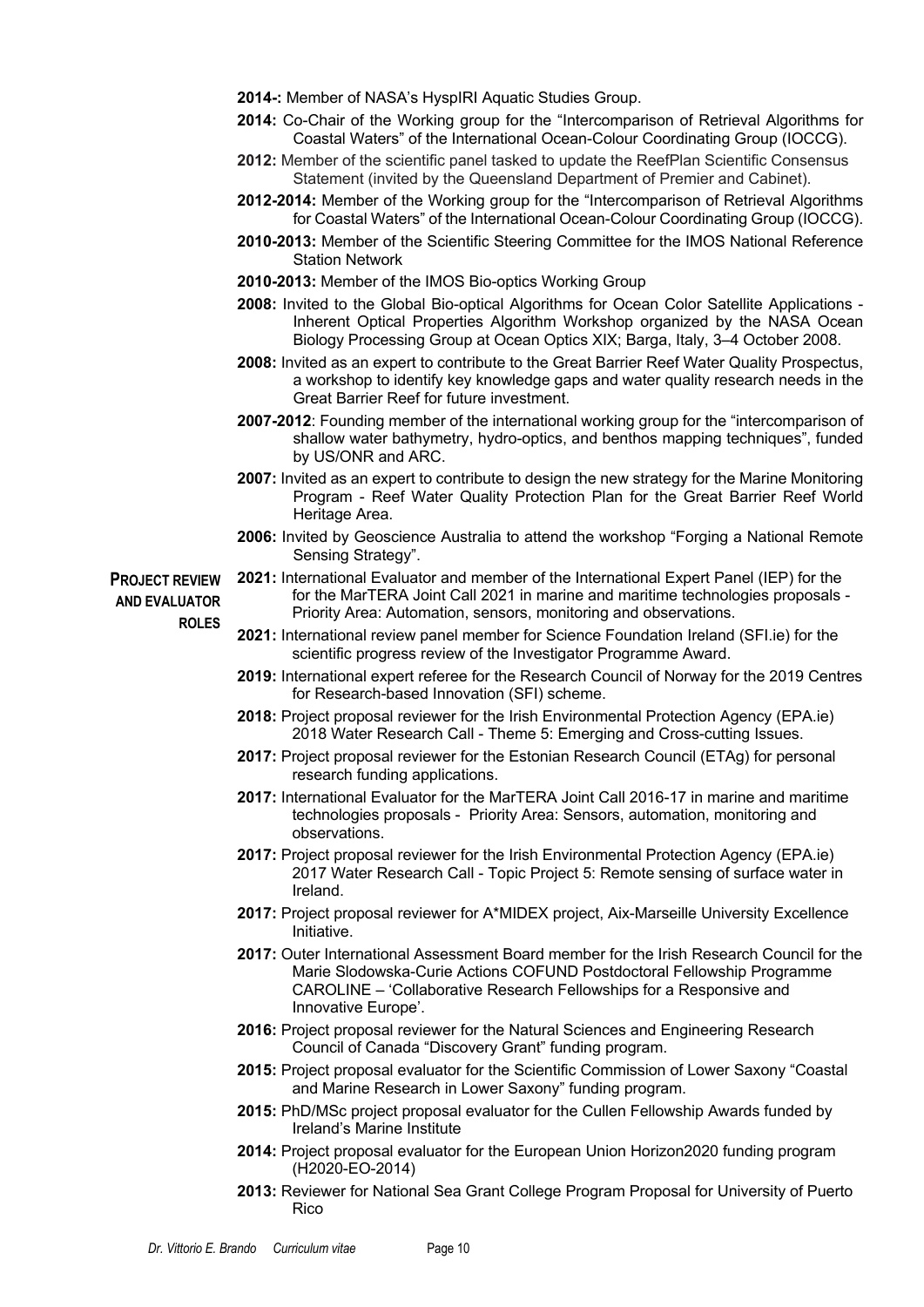- **2013:** Reviewer for User Support Programme Space Research grant application for Netherlands Space Office (NSO).
- **2012:** Reviewer for Postdoctoral fellowship proposal for UK's Natural Environmental Research Council NERC.
- **2007:** 'Expert of international standing' for the Australian Research Council (ARC) College of Experts.

**2019-2022:** Member of the Scientific Advisory Board of the PrimeWater project funded by

**ADVISORY BOARDS ROLES**

- **2019-2020:** Scientific committee member for the ESA project "EO4SIBS".
- **2018-2019:** Review Expert Team member for the EUMETSAT/E.C. Copernicus project "OLCI Fluorescence".
- **2018:** Review Expert Team member for the EUMETSAT/E.C. Copernicus project "OLCI Inherent Optical Properties".
- **2017-2018:** Member of the Scientific Advisory Board of the SPACE-O project funded by the European Union H2020**.**
- **2017:** Review Expert Team member for the EUMETSAT/E.C. Copernicus project "Requirements for Copernicus Ocean Colour Vicarious Calibration Infrastructure (OC-VCAL)".
- **2014-2017:** Member of the Scientific Advisory Board of the INFORM project funded by the European Union FP7**.**
- **PEER REVIEW AND EDITORIAL ROLES 2020 – :** Guest Editor of special issue of *Remote Sensing* on "Remote Sensing of Aquatic Ecosystem Health and Processes" (with Evangelos Spyrakos , Claudia Giardino and Shenglei Wang)
	- **2019 – :** Associate editor of *Remote Sensing*

the European Union H2020**.**

- **2015-2016:** Guest Editor of a special issue of *Ocean Sciences* on Oceanographic Processes on the Shelf: Observations and Modeling (with Sandro Carniel, Lakshmi Kantha and Judith Wolf)
- **2008 – 2013:** Associate editor of the *Journal of Applied Remote Sensing*
- **2007:** Guest Editor of a special section of the *Journal of Applied Remote Sensing* on Aquatic Remote Sensing Applications in Environmental Monitoring and Management (with Stuart Phinn).
- **2001-to date:** Reviewer for Remote Sensing of Environment, IEEE Transactions on Geoscience and Remote Sensing, Applied Optics, Optics Express, IEEE Geoscience and Remote Sensing Letters, IEEE Journal of Selected Topics in Applied Earth Observations and Remote Sensing, Journal of Applied Remote Sensing, International Journal of Remote Sensing, Photogrammetric Engineering and Remote Sensing, Limnology and Oceanography, Estuarine Coastal and Shelf Sciences, Continental Shelf Research, Ocean Sciences, Marine and Freshwater Research, Coral Reef, Ecological Modelling, Water Resources and Management, Chinese Journal of Oceanography and Limnology, Oceanological and Hydrobiological Studies, Italian Journal of Remote Sensing.
- **AWARDS 2012: "**CSIRO Land and Water Publication Award for 2012" for the paper Schroeder, T., M.J. Devlin, V.E. Brando, A.G. Dekker, J.E. Brodie, L.A. Clementson, and L. McKinna, Inter-annual variability of wet season freshwater plume extent into the Great Barrier Reef lagoon based on satellite coastal ocean colour observations. Marine Pollution Bulletin, 2012. 65(4-9): p. 210-223.
	- **2009: "**CSIRO Land and Water Publication Award for 2009" for the paper Brando, V.E., J.M. Anstee, M. Wettle, A.G. Dekker, S.R. Phinn, and C. Roelfsema, A physics based retrieval and quality assessment of bathymetry from suboptimal hyperspectral data. Remote Sensing of Environment, 2009. 113(4): p. 755-770.
	- **2005: "**Excellence in Science Award" at the Coastal CRC Annual General Meeting for the Environmental Remote Sensing Group
	- **2005: "**Teamwork Award" at the Coastal CRC Annual General Meeting for the Fitzroy Contaminants Project
	- **2002:** "Excellence in Science Award" at the Coastal CRC Annual General Meeting for the Environmental Remote Sensing Group
	- **2002:** "Coastal CRC Shield" at the Coastal CRC Annual General Meeting for the Environmental Remote Sensing Group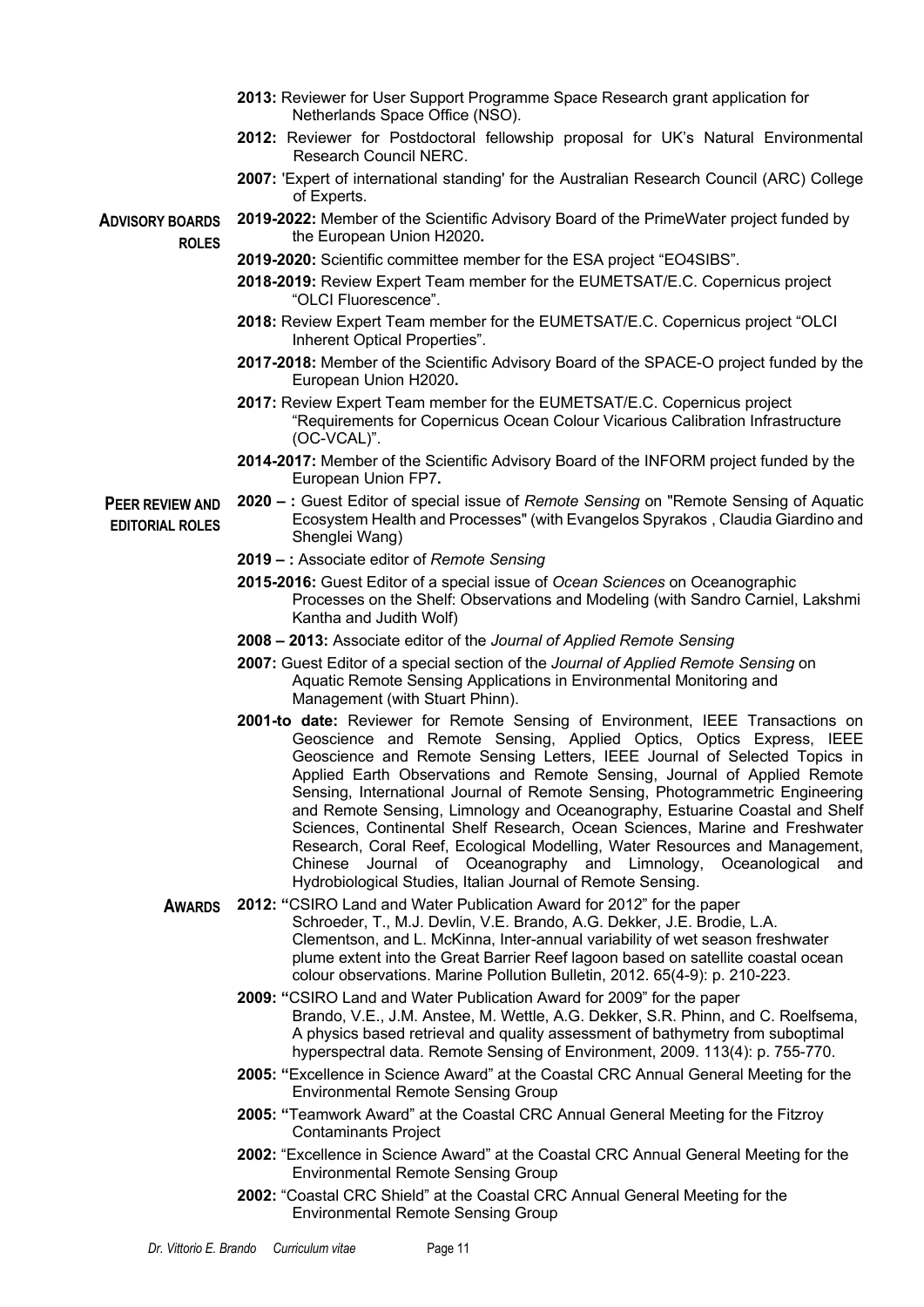- **2002: "**Junior Environmental Prize 2002" (Premio Sapio per la Ricerca Italiana 2002) for the PhD Thesis work in Orbetello Lagoon.
- 

**JOURNAL PAPERS**

**ALL PDFS AT : HTTP://TINYURL.COM/VB-CV-PAPERS**

**PUBLICATIONS LIST** Author of 76 journal papers, 12 book chapters, 49 conference papers and 33 technical reports.

> Brando, V. E.; Sammartino, M.; Colella, S.; Bracaglia, M.; Di Cicco, A.; D'Alimonte, D.; Kajiyama, T.; Kaitala, S.; Attila, J. Phytoplankton Bloom Dynamics in the Baltic Sea Using a Consistently Reprocessed Time Series of Multi-Sensor Reflectance and Novel Chlorophyll-a Retrievals. Remote Sensing 2021, 13 (16), 3071. https://doi.org/10.3390/rs13163071.

- Concha, J. A.; Bracaglia, M.; Brando, V. E. Assessing the Influence of Different Validation Protocols on Ocean Colour Match-up Analyses. Remote Sensing of Environment 2021, 259, 112415. https://doi.org/10.1016/j.rse.2021.112415.
- Jorge, D. S. F.; Loisel, H.; Jamet, C.; Dessailly, D.; Demaria, J.; Bricaud, A.; Maritorena, S.; Zhang, X.; Antoine, D.; Kutser, T.; Bélanger, S.; Brando, V. E.; Werdell, J.; Kwiatkowska, E.; Mangin, A.; d'Andon, O. F. A Three-Step Semi Analytical Algorithm (3SAA) for Estimating Inherent Optical Properties over Oceanic, Coastal, and Inland Waters from Remote Sensing Reflectance. Remote Sensing of Environment 2021, 263, 112537. https://doi.org/10.1016/j.rse.2021.112537.
- Volpe, G.; Dionisi, D.; Brando, V. E.; Colella, S.; Pitarch, J.; Ciampichetti, S.; Ferrara, N.; Liberti, G. L. Single Dual Mode (Continuous and Cast) Instrumentation Package for Inherent Optical Property Measurements: Characterization of the Bucket for Backscattering Observation. Limnol Oceanogr Methods 2021, 19 (8), 510–522. https://doi.org/10.1002/lom3.10441.
- Bracaglia, M.; Santoleri, R.; Volpe, G.; Colella, S.; Benincasa, M.; Brando, V. E. A Virtual Geostationary Ocean Color Sensor to Analyze the Coastal Optical Variability. Remote Sens. 2020, 12 (10), 1539. https://doi.org/10.3390/rs12101539.
- Braga, F.; Scarpa, G. M.; Brando, V. E.; Manfè, G.; Zaggia, L. COVID-19 Lockdown Measures Reveal Human Impact on Water Transparency in the Venice Lagoon. Sci. Total Environ. 2020, 736, 139612. https://doi.org/10.1016/j.scitotenv.2020.139612.
- Dierssen, H.; Bracher, A.; Brando, V.; Loisel, H.; Ruddick, K. Data Needs for Hyperspectral Detection of Algal Diversity Across the Globe. Oceanography 2020, 33 (1), 74–79. https://doi.org/10.5670/oceanog.2020.111.
- Dionisi, D.; Brando, V. E.; Volpe, G.; Colella, S.; Santoleri, R. Seasonal Distributions of Ocean Particulate Optical Properties from Spaceborne Lidar Measurements in Mediterranean and Black Sea. Remote Sens. Environ. 2020, 247, 111889. https://doi.org/10.1016/j.rse.2020.111889.
- Giardino, C., Bresciani, M., Braga, F., Fabbretto, A., Ghirardi, N., Pepe, M., Gianinetto, M., Colombo, R., Cogliati, S., Ghebrehiwot, S., Laanen, M., Peters, S., Schroeder, T., Concha, J. A., & Brando, V. E. (2020). First Evaluation of PRISMA Level 1 Data for Water Applications. Sensors, 20(16), 4553.
- Kutser, T.; Hedley, J.; Giardino, C.; Roelfsema, C.; Brando, V. E. Remote Sensing of Shallow Waters – A 50 Year Retrospective and Future Directions. Remote Sens. Environ. 2020, 240, 111619. https://doi.org/10.1016/j.rse.2019.111619.
- Zoffoli, M. L.; Gernez, P.; Rosa, P.; Le Bris, A.; Brando, V. E.; Barillé, A.-L.; Harin, N.; Peters, S.; Poser, K.; Spaias, L.; Peralta, G.; Barillé, L. Sentinel-2 Remote Sensing of Zostera Noltei-Dominated Intertidal Seagrass Meadows. Remote Sensing of Environment 2020, 251, 112020. https://doi.org/10.1016/j.rse.2020.112020.
- Bellafiore, D., Ferrarin, C., Braga, F., Zaggia, L., Maicu, F., Lorenzetti, G., Manfè, G., Brando, V. and De Pascalis, F., 2019. Coastal mixing in multiple-mouth deltas: A case study in the Po delta, Italy. Estuarine, Coastal and Shelf Science, p.106254.
- Bracaglia, M., Volpe, G., Colella, S., Santoleri, R., Braga, F., Brando, V.E. , 2019, Using overlapping VIIRS scenes to observe short term variations in particulate matter in the coastal environment. Remote Sensing of Environment, 233, art. no. 111367. DOI: 10.1016/j.rse.2019.111367
- Giardino, C., Brando, V.E., Gege, P., Pinnel, N., Hochberg, E., Knaeps, E., Reusen, I., Doerffer, R., Bresciani, M., Braga, F., Foerster, S., Champollion, N., Dekker, A., 2019. Imaging Spectrometry of Inland and Coastal Waters: State of the Art, Achievements and Perspectives. Surveys in Geophysics, 40 (3), pp. 401- 429. DOI: 10.1007/s10712-018-9476-0
- Le Traon, P-Y and 62 others including Brando, V. E, (2019), From Observation to Information and Users: The Copernicus Marine Service Perspective Front. Mar. Sci., https://doi.org/10.3389/fmars.2019.00234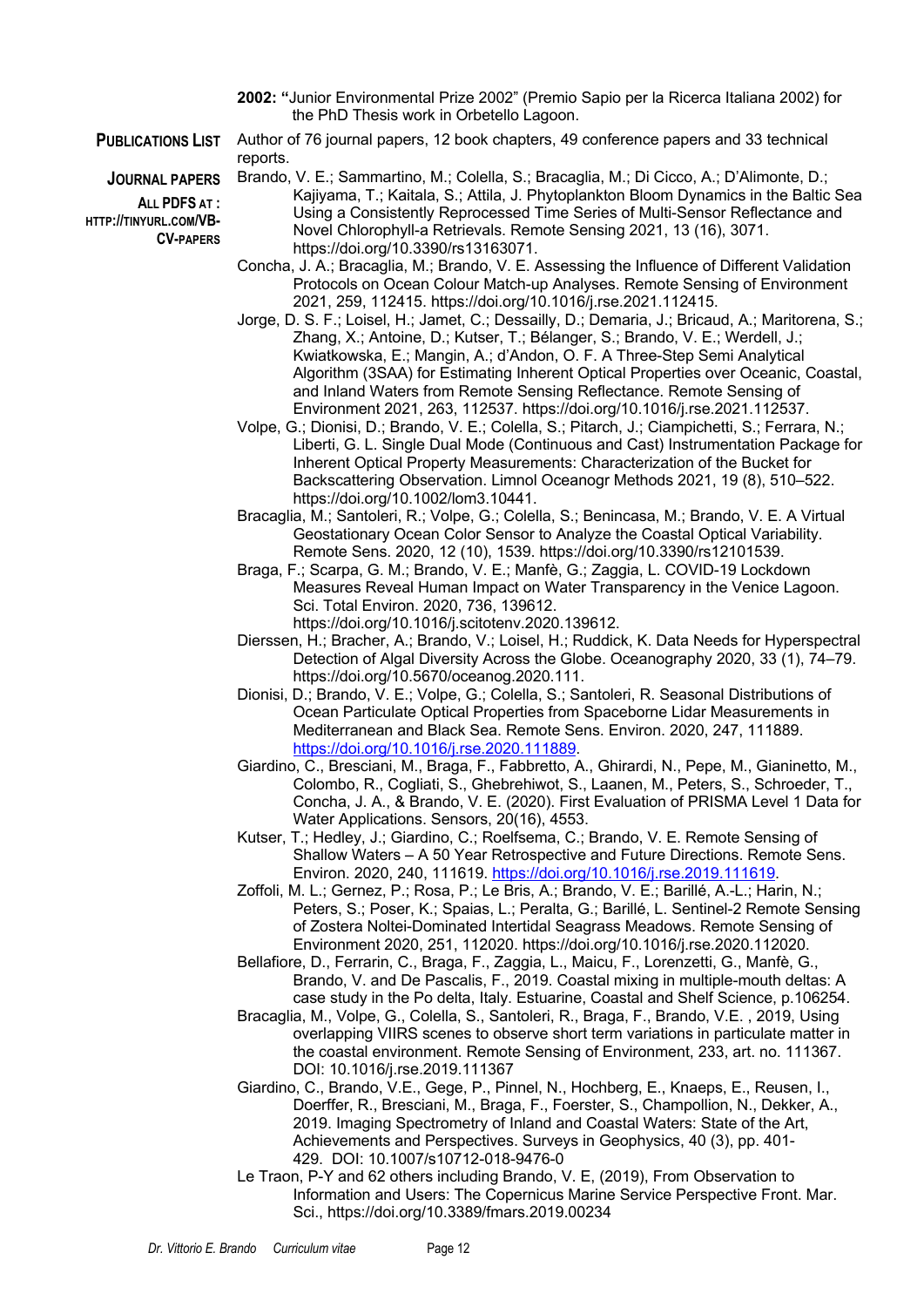- Sathyendranath, S., and 47 others including Brando, V. E, An Ocean-Colour Time Series for Use in Climate Studies: The Experience of the Ocean-Colour Climate Change Initiative (OC-CCI). Sensors 2019, 19, 4285.
- Soja-Woźniak, M.; Baird, M.; Schroeder, T.; Qin, Y.; Clementson, L.; Baker, B.; Boadle, D.; Brando, V.; Steven, A. D. L. Particulate Backscattering Ratio as an Indicator of Changing Particle Composition in Coastal Waters: Observations From Great Barrier Reef Waters. J. Geophys. Res. Oceans 2019, 124 (8), 5485–5502. https://doi.org/10.1029/2019JC014998.
- Valente, A., and 55 others including Brando, V. E, A compilation of global bio-optical in situ data for ocean-colour satellite applications -version two. Earth Syst. Sci. Data, 11, 1037–1068, 2019
- Volpe, G., Colella, S., Brando, V.E., Forneris, V., Padula, F.L., Cicco, A.D., Sammartino, M., Bracaglia, M., Artuso, F. and Santoleri, R (2019). Mediterranean ocean colour Level 3 operational multi-sensor processing. Ocean Science, 15(1), 127-146.
- von Schuckmann, K., and 89 others including Brando, V. E. (2019). Copernicus Marine Service Ocean State Report 3. Journal of Operational Oceanography, 12:sup1, S1- S123, DOI: 10.1080/1755876X.2019.1633075
- Bellacicco, M., Volpe, G., Briggs, N., Brando, V., Pitarch, J., Landolfi, A., Colella, S., Marullo, S. and Santoleri, R., 2018. Global Distribution of Non-algal Particles From Ocean Color Data and Implications for Phytoplankton Biomass Detection. Geophysical Research Letters, 45(15), pp.7672-7682.
- Blondeau-Patissier D, Brando VE, Lønborg C, Leahy SM, Dekker AG (2018) Phenology of Trichodesmium spp. blooms in the Great Barrier Reef lagoon, Australia, from the ESA- MERIS 10-year mission. PLoS ONE 13(12): e0208010. https://doi.org/10.1371/journal. pone.0208010
- Hedley, J. D., Roelfsema, C., Brando, V., Giardino, C., Kutser, T., Phinn, S., ... & Koetz, B. (2018). Coral reef applications of Sentinel-2: Coverage, characteristics, bathymetry and benthic mapping with comparison to Landsat 8. Remote Sensing of Environment, 216, 598-614
- Manzo, C., F. Braga, L. Zaggia, V.E. Brando, C. Giardino, M. Bresciani, and C. Bassani, Spatio-temporal analysis of prodelta dynamics by means of new satellite generation: the case of Po river by Landsat-8 data. International Journal of Applied Earth Observation and Geoinformation, 2018. 66: p. 210–225.
- von Schuckmann, K., Le Traon, P. Y., Smith, N., Pascual, A., Brasseur, P., Fennel, K., ... & Axell, L. (2018). Copernicus Marine Service Ocean State Report. Journal of Operational Oceanography, 11(sup1), S1-S142
- Braga, F., L. Zaggia, D. Bellafiore, M. Bresciani, C. Giardino, G. Lorenzetti, F. Maicu, C. Manzo, F. Riminucci, M. Ravaioli, and V.E. Brando, Mapping turbidity patterns in the Po River prodelta using multi-temporal Landsat 8 imagery. Estuarine, Coastal and Shelf Science, 2017. 198: p. 555-567.
- Blondeau-Patissier, D., T. Schroeder, L. Clementson, V.E. Brando, D. Purcell, P. Ford, D.K. Williams, D. Doxaran, J. Anstee, N. Thapar, and M. Tovar-Valencia, Bio-Optical properties of two neighboring coastal regions of tropical Northern Australia: The Van Diemen Gulf and Darwin Harbour. Frontiers in Marine Science, 2017. 4: p. 114.
- Carniel, S., J. Wolf, V.E. Brando, and L.H. Kantha, Preface: Oceanographic processes on the continental shelf: observations and modeling. Ocean Science, 2017. 13(3): p. 495-501.
- Cherukuru, N., V.E. Brando, D. Blondeau-Patissier, P. Ford, L.A. Clementson, and B. Robson, Impact of wet season river flood discharge on phytoplankton absorption properties in the southern Great Barrier Reef region coastal waters. Estuarine, Coastal and Shelf Science, 2017. 196: p. 379-386.
- Brando, V.E., J.L. Lovell, E.A. King, D. Boadle, R. Scott, and T. Schroeder, The Potential of Autonomous Ship-Borne Hyperspectral Radiometers for the Validation of Ocean Color Radiometry Data. Remote Sensing, 2016. 8(2).
- Botha, E., V.E. Brando, and A. Dekker, Effects of Per-Pixel Variability on Uncertainties in Bathymetric Retrievals from High-Resolution Satellite Images. Remote Sensing, 2016. 8(6): p. 459.
- Cherukuru, N., P.L. Davies, V.E. Brando, J.M. Anstee, M.E. Baird, L.A. Clementson, and M.A. Doblin, Physical oceanographic processes influence bio-optical properties in the Tasman Sea. Journal of Sea Research, 2016. 110: p. 1-7.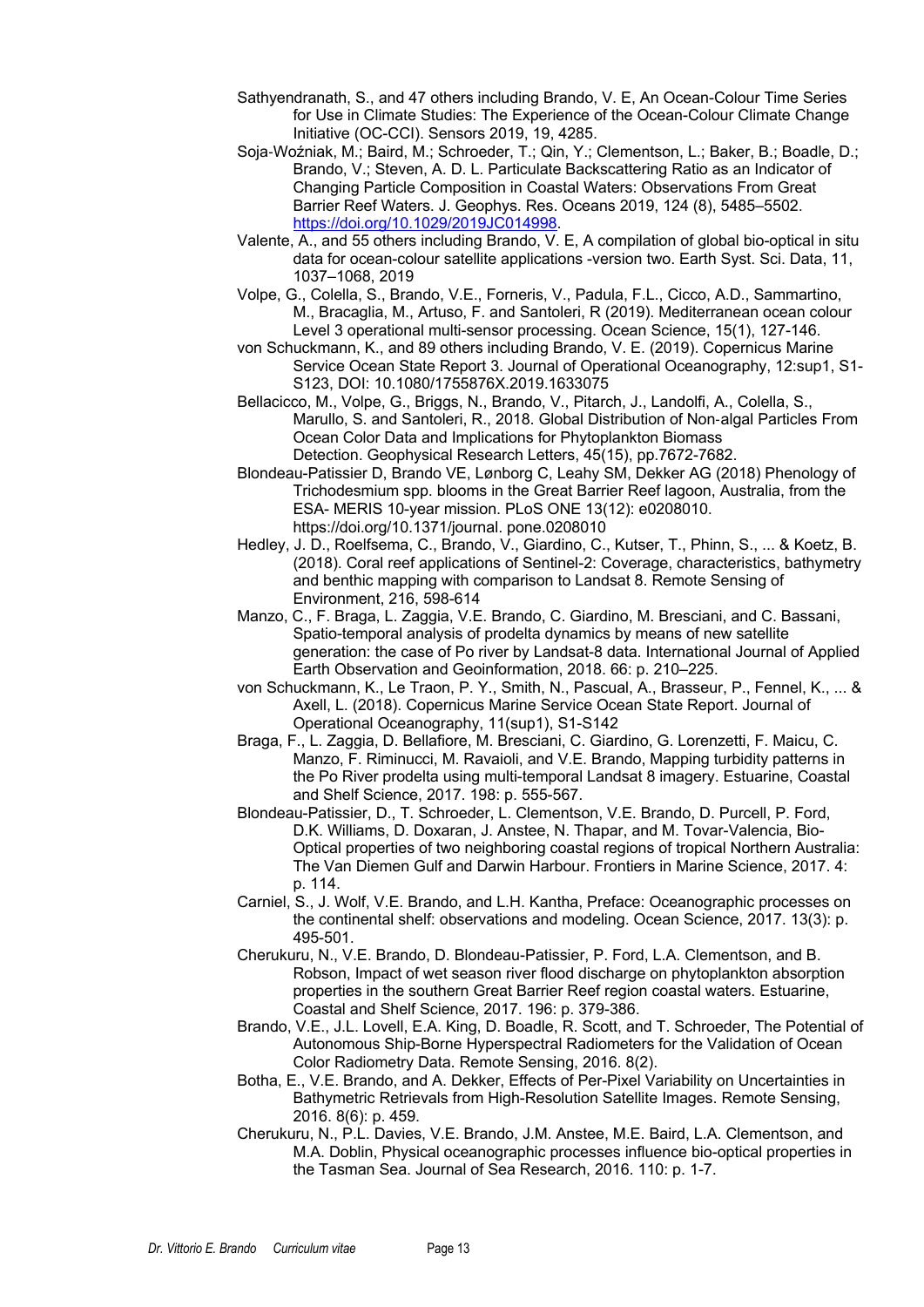- Giardino, C., M. Bresciani, F. Fava, E. Matta, V.E. Brando, and R. Colombo, Mapping Submerged Habitats and Mangroves of Lampi Island Marine National Park (Myanmar) from in Situ and Satellite Observations. Remote Sensing, 2016. 8(1).
- Pitarch, J., G. Volpe, S. Colella, R. Santoleri, and V.E. Brando, Absorption correction and phase function shape effects on the closure of apparent optical properties. Applied Optics, 2016. 55(30): p. 8618-8636.
- Valente, A., S. Sathyendranath, V. Brotas, S. Groom, M. Grant, M. Taberner, D. Antoine, R. Arnone, W.M. Balch, K. Barker, R. Barlow, S. Bélanger, J.F. Berthon, Ş. Beşiktepe, V. Brando, E. Canuti, F. Chavez, H. Claustre, R. Crout, R. Frouin, C. García-Soto, S.W. Gibb, R. Gould, S. Hooker, M. Kahru, H. Klein, S. Kratzer, H. Loisel, D. McKee, B.G. Mitchell, T. Moisan, F. Muller-Karger, L. O'Dowd, M. Ondrusek, A.J. Poulton, M. Repecaud, T. Smyth, H.M. Sosik, M. Twardowski, K. Voss, J. Werdell, M. Wernand, and G. Zibordi, A compilation of global bio-optical in situ data for ocean-colour satellite applications. Earth Syst. Sci. Data, 2016. 8(1): p. 235-252.
- Brando, V.E., F. Braga, L. Zaggia, C. Giardino, M. Bresciani, E. Matta, D. Bellafiore, C. Ferrarin, F. Maicu, A. Benetazzo, D. Bonaldo, F.M. Falcieri, A. Coluccelli, A. Russo, and S. Carniel, High-resolution satellite turbidity and sea surface temperature observations of river plume interactions during a significant flood event. Ocean Sci., 2015. 11(6): p. 909-920.
- Giardino, C., M. Bresciani, E. Valentini, L. Gasperini, R. Bolpagni, and V.E. Brando, Airborne hyperspectral data to assess suspended particulate matter and aquatic vegetation in a shallow and turbid lake. Remote Sens. Environ, 2015. 157: p. 48- 57.
- Hestir, E.L., V.E. Brando, G. Campbell, A.G. Dekker, and T. Malthus, The relationship between dissolved organic matter absorption and dissolved organic carbon in reservoirs along a temperate to tropical gradient. Remote Sens. Environ, 2015. 156: p. 395-402.
- Hestir, E.L., V.E. Brando, M. Bresciani, C. Giardino, E. Matta, P. Villa, and A.G. Dekker, Measuring freshwater aquatic ecosystems: The need for a hyperspectral global mapping satellite mission. Remote Sens. Environ, 2015. 167 p. 181-195.
- Nechad, B., K. Ruddick, T. Schroeder, K. Oubelkheir, D. Blondeau-Patissier, N. Cherukuru, V. Brando, A. Dekker, L. Clementson, A.C. Banks, S. Maritorena, P.J. Werdell, C. Sá, V. Brotas, I. Caballero de Frutos, Y.H. Ahn, S. Salama, G. Tilstone, V. Martinez-Vicente, D. Foley, M. McKibben, J. Nahorniak, T. Peterson, A. Siliò-Calzada, R. Röttgers, Z. Lee, M. Peters, and C. Brockmann, CoastColour Round Robin data sets: a database to evaluate the performance of algorithms for the retrieval of water quality parameters in coastal waters. Earth Syst. Sci. Data, 2015. 7(2): p. 319-348.
- Ampe, E.M., E.L. Hestir, M. Bresciani, E. Salvadore, V.E. Brando, A. Dekker, T.J. Malthus, M. Jansen, L. Triest, and O. Batelaan, A Wavelet Approach for Estimating Chlorophyll-A From Inland Waters With Reflectance Spectroscopy. IEEE Geoscience and Remote Sensing Letters, 2014. 11(1): p. 89-93.
- Blondeau-Patissier, D., J. Gower, A.G. Dekker, S. Phinn, and V.E. Brando, A review of ocean color remote sensing methods and statistical techniques for the detection, mapping and analysis of phytoplankton blooms in coastal and open oceans Progress in Oceanography, 2014. 123: p. 123-144.
- Blondeau-Patissier, D., T. Schroeder, V.E. Brando, S.W. Maier, A.G. Dekker, and S. Phinn, ESA-MERIS 10-year mission reveals contrasting phytoplankton bloom dynamics in two tropical regions of Northern Australia. Remote Sensing, 2014. 6(4): p. 2963- 2988.
- Cherukuru, N., V.E. Brando, T. Schroeder, L.A. Clementson, and A.G. Dekker, Influence of river discharge and ocean currents on coastal optical properties. Estuarine, Coastal and Shelf Science, 2014. 84: p. 188-203.
- Giardino, C., M. Bresciani, I. Cazzaniga, Karin Schenk, P. Rieger, F. Braga, E. Matta, and V.E. Brando, Evaluation of Multi-Resolution Satellite Sensors for Assessing Water Quality and Bottom Depth of Lake Garda. Sensors, 2014. 14(12): p. 24116-24131.
- Lynch, T.P., E.B. Morello, K. Evans, A.J. Richardson, C.R. Steinberg, M. Roughan, P. Thompson, J.F. Middleton, M. Feng, R.B. Sherrington, V.E. Brando, B. Tilbrook, K. Ridgway, S. Allen, P. Doherty, K. Hill, and T.C. Moltmann, IMOS National Reference Stations: a continental scaled physical, chemical and biological coastal observing system. Plos ONE, 2014. 9(12): p. e113652.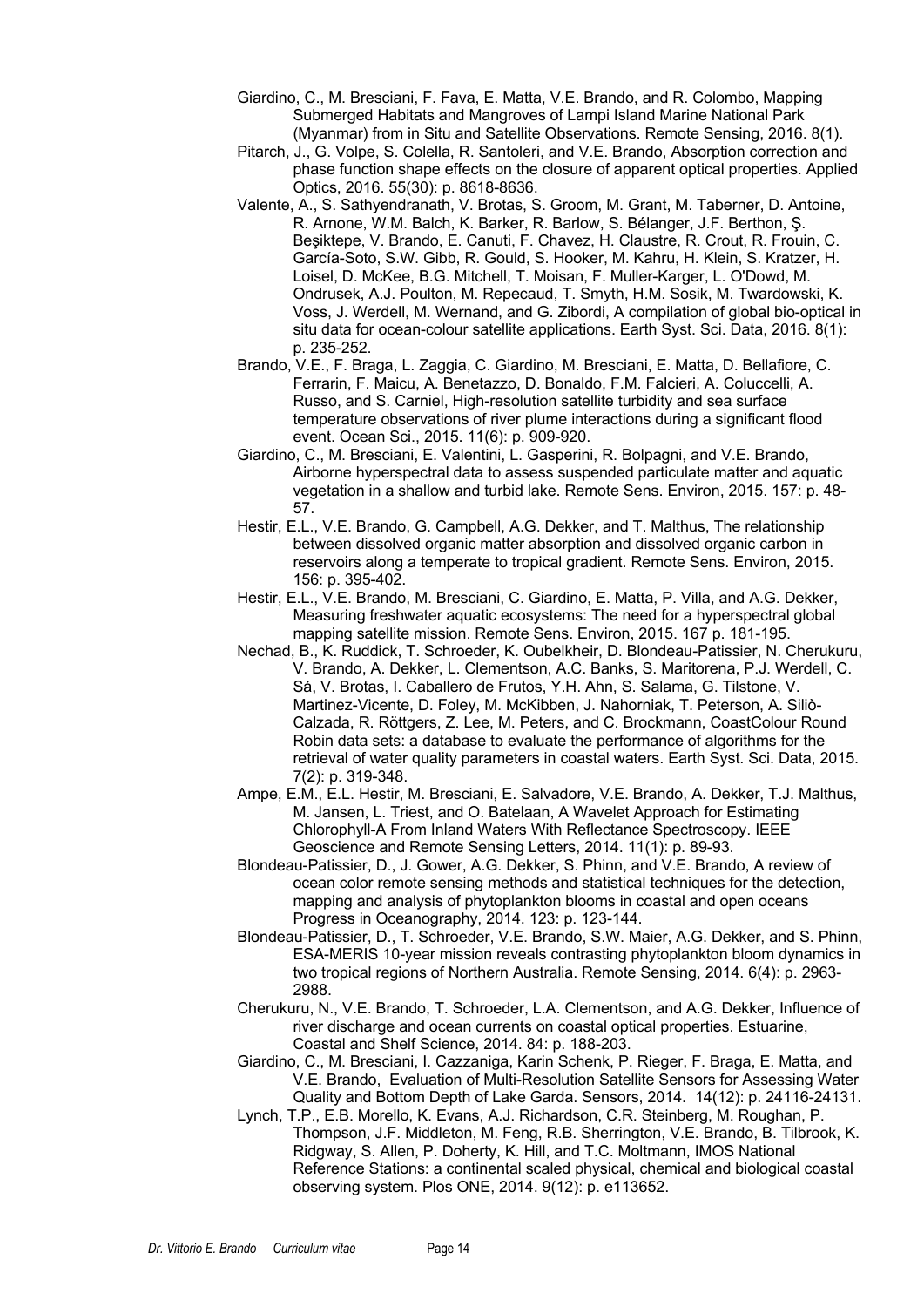- Sagar, S., B. V.E., and M. Sambridge, Noise estimation of remote sensing reflectance using a segmentation approach suitable for optically shallow waters. IEEE Trans.Geosci.Remote Sens., 2014. 52(12): p. 7504-7512.
- Thompson, A., T. Schroeder, B. V.E., and B. Schaffelke, Coral community responses to declining water quality: Whitsunday Islands, Great Barrier Reef, Australia. Coral Reefs, 2014. 33 : p.923-938.
- Botha, E.J., V.E. Brando, J. Anstee, A.G. Dekker, and S. Sagar, Increased spectral resolutions enhances coral detection under varying water conditions. Remote Sensing of Environment, 2013. 131: p. 247-261.
- Margvelashvili, N., J. Andrewartha, M. Herzfeld, B. Robson, and B. V.E., Satellite data assimilation and estimation of a 3d coastal sediment transport model using errorsubspace emulators. Environmental Modelling & Software, 2013. 40: p. 191–201.
- Werdell, P.J., B.A. Franz, S.W. Bailey, G.C. Feldman, E. Boss, V.E. Brando, M. Dowell, T. Hirata, S.J. Lavender, Z. Lee, H. Loisel, S.p. Maritorena, F.d. Mélin, T.S. Moore, T.J. Smyth, D. Antoine, E. Devred, O.H.F. d'Andon, and A. Mangin, Generalized ocean color inversion model for retrieving marine inherent optical properties. Applied Optics, 2013. 52(10): p. 2019-2037.
- Brando, V.E., A.G. Dekker, Y.J. Park, and T. Schroeder, Adaptive semianalytical inversion of ocean color radiometry in optically complex waters. Applied Optics, 2012. 51(15): p. 2808-2833.
- Kennedy, K., T. Schroeder, M. Shaw, D. Haynes, S. Lewis , C. Bentley, C. Paxman, S. Carter , V. Brando, M. Bartkow, and J. Mueller, Long term monitoring of photosystem II herbicides – Correlation with remotely sensed freshwater extent to monitor changes in the quality of water entering the Great Barrier Reef, Australia. Marine Pollution Bulletin, 2012. 65(4-9): p. 292-305.
- Odermatt, D., A. Gitelson, V.E. Brando, and M. Schaepman, Review of constituent retrieval in optically deep and complex waters from satellite imagery. Remote Sensing of Environment, 2012. 118(1): p. 116-126.
- Schroeder, T., M.J. Devlin, V.E. Brando, A.G. Dekker, J.E. Brodie, L.A. Clementson, and L. McKinna, Inter-annual variability of wet season freshwater plume extent into the Great Barrier Reef lagoon based on satellite coastal ocean colour observations. Marine Pollution Bulletin, 2012. 65(4-9): p. 210-223.
- Campbell, G., S.R. Phinn, A.G. Dekker, and V.E. Brando, Remote sensing of water quality in an Australian tropical freshwater impoundment using matrix inversion and MERIS images. Remote Sens. Environ, 2011. 115: p. 2404-2414.
- Dekker, A.G., S.R. Phinn, J. Anstee, P. Bissett, V.E. Brando, B. Casey, P. Fearns, J. Hedley, W. Klonowski, Z.P. Lee, M. Lynch, M. Lyons, C. Mobley, and C. Roelfsema, Intercomparison of shallow water bathymetry, hydro-optics, and benthos mapping techniques in Australian and Caribbean coastal environments. Limnol. Oceanogr. Methods, 2011. 9: p. 396-425.
- Earp, A., C.E. Hanson, P.J. Ralph, V.E. Brando, S. Allen, M. Baird, L. Clementson, P. Daniel, A.G. Dekker, P.R.C.S. Fearns, J. Parslow, P.G. Strutton, P.A. Thompson, M. Underwood, S. Weeks, and M.A. Doblin, Review of fluorescent standards for calibration of in situ fluorometers: Recommendations applied in coastal and ocean observing programs. Opt. Express, 2011. 19(27): p. 26768-26782.
- Brodie, J., T. Schroeder, K. Rohde, J. Faithful, B. Masters, A. Dekker, V. Brando, and M. Maughan, Dispersal of suspended sediments and nutrients in the Great Barrier Reef lagoon during river-discharge events: conclusions from satellite remote sensing and concurrent flood-plume sampling. Marine and Freshwater Research, 2010. 61(6): p. 651-664.
- Brando, V.E., J.M. Anstee, M. Wettle, A.G. Dekker, S.R. Phinn, and C. Roelfsema, A physics based retrieval and quality assessment of bathymetry from suboptimal hyperspectral data. Remote Sensing of Environment, 2009. 113(4): p. 755-770.
- Blondeau-Patissier, D., V.E. Brando, K. Oubelkheir, A.G. Dekker, L.A. Clementson, and P. Daniel, Bio-optical variability of the absorption and scattering properties of the Queensland inshore and reef waters, Australia. J. Geophys. Res., 2009. 114.
- Cocking, L.J., M.C. Double, P.J. Milburn, and V.E. Brando, Seabird bycatch mitigation and blue-dyed bait: A spectral and experimental assessment. Biological Conservation, 2008. 141(5): p. 1354-1364.
- Phinn, S., C. Roelfsema, A. Dekker, V. Brando, and J. Anstee, Mapping seagrass species, cover and biomass in shallow waters: An assessment of satellite multi-spectral and airborne hyper-spectral imaging systems in Moreton Bay (Australia). Remote Sensing of Environment, 2008. 112(8): p. 3413-3425.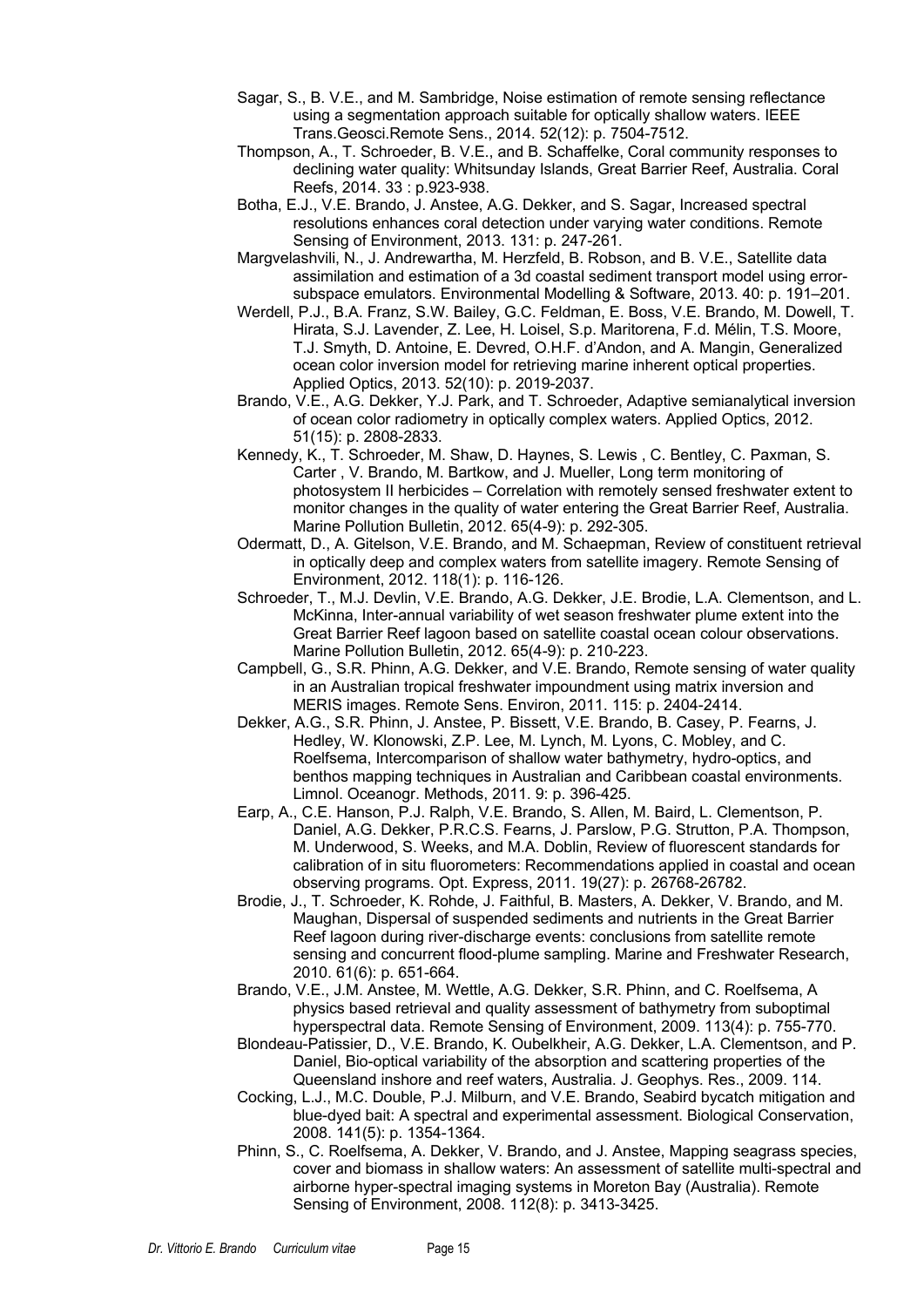- Brando, V.E. and S.R. Phinn, Coastal Aquatic Remote Sensing Applications for Environmental Monitoring and Management. Journal of Applied Remote Sensing, 2007. 1(1): p. 011599.
- Giardino, C., V.E. Brando, A.G. Dekker, N. Strombeck, and G. Candiani, Assessment of water quality in Lake Garda (Italy) using Hyperion. Remote Sensing of Environment, 2007. 109(2): p. 183-195.
- Qin, Y., V.E. Brando, A.G. Dekker, and D. Blondeau-Patissier, Validity of SeaDAS Water Constituents Retrieval Algorithms in Australian Tropical Coastal Waters. Geophys. Res. Letters, 2007. 34: p. l21603.
- Roelfsema, C.M., S.R. Phinn, W.C. Dennison, A.G. Dekker, and V.E. Brando, Monitoring toxic cyanobacteria Lyngbya majuscula (Gomont) in Moreton Bay, Australia by integrating satellite image data and field mapping. Harmful Algae, 2006. 5(no. 1): p. 45-56.
- Dekker, A.G., V.E. Brando, and J.M. Anstee, Retrospective seagrass change detection in a shallow coastal tidal Australian lake. Remote Sensing of Environment, 2005. 97: p. 415-433.
- Phinn, S.R., A.G. Dekker, V.E. Brando, and C.M. Roelfsema, Mapping water quality and substrate cover in optically complex coastal and reef waters: an integrated approach. Marine Pollution Bulletin, 2005. 51(1-4): p. 459-469.
- Brando, V.E., R. Ceccarelli, S. Libralato, and G. Ravagnan, Assessment of environmental management effects in a shallow water basin using mass-balance models. Ecological Modelling, 2004. 172(2-4): p. 213-232.
- Wettle, M., V.E. Brando, and A.G. Dekker, A methodology for retrieval of environmental noise equivalent spectra applied to four Hyperion scenes of the same tropical coral reef. Remote Sensing of Environment, 2004. 93(1-2): p. 188-197.
- Brando, V.E. and A.G. Dekker, Satellite hyperspectral remote sensing for estimating estuarine and coastal water quality. IEEE Trans.Geosci.Remote Sens., 2003. 41(6): p. 1378-1387.
- Solidoro, C., V.E. Brando, C. Dejak, D. Franco, R. Pastres, and G. Pecenik, Long term simulations of population dynamics of Ulva r. in the lagoon of Venice. Ecological Modelling, 1997. 102(2-3): p. 259-272.
- Solidoro, C., V.E. Brando, C. Dejak, D. Franco, R. Pastres, and G. Pecenik, Simulation of the seasonal evolution of macroalge in the lagoon of Venice. . Environmental Modelling and Assessment, 1997. 2: p. 65-71.
- Alberotanza, L., V.E. Brando, G. Ravagnan, and A. Zandonella, Hyperspectral aerial images. A valuable tool for submerged vegetation recognition in the Orbetello Lagoons, Italy. International Journal of Remote Sensing, 1999. 20(3): p. 523-533.
- Giardino, C., M. Bresciani, F. Braga, I. Cazzaniga, L. De Keukelaere, E. Knaeps and V. E. Brando. Bio-Optical Modelling of Total Suspended Solids. Bio-Optical Modelling and Remote Sensing of Inland Waters. D. Mishra, I. Ogashawara and A. Gitelson Editors. 2017. Elsevier. 129-156.
- Giardino, C., M. Bresciani, E. Matta, and V.E. Brando, Imaging Spectrometry of Inland Water Quality in Italy Using MIVIS: An Overview, in Advances in Watershed Science and Assessment, The Handbook of Environmental Chemistry 33, T. Younos and T.E. Parece, Editors. 2015. p. 61-83.
- Steven, A.D.L., V.E. Brando, L. Clementson, A.G. Dekker, N. Hardman-Mountford, J. Hodge, Emlyn Jones, E. King, and T. Schroeder, Coastal Ocean Colour of Australian Waters: Progress and Outlook in Oceans and Society: Blue Planet, Samy Djavidnia, et al., Editors. 2014, Cambridge Scholars Publishing. p. 122-129.
- Devlin, M., T. Schroeder, L. McKinna, J. Brodie, V. Brando, and A. Dekker, *Monitoring and mapping of flood plumes in the Great Barrier Reef based on in-situ and remote sensing observations*, in *Advances in Environmental Remote Sensing to Monitor Global Changes*, N.-B. Chang, Editor. 2012, CRC. p. 148-188.
- Dekker, A.G., V. Brando, J. Anstee, S. Fyfe, T. Malthus, E. Karpouzli, *Remote sensing of seagrass ecosystems: Use of spaceborne and airborne sensors*, in *Seagrasses: Biology, Ecology and Conservation,* A.W.D. Larkum, R.J. Orth, and C.M. Duarte, Editors. 2006, Springer. p. 347-359.
- Anstee, J.M., A.G. Dekker, and V.E. Brando, *Retrospective change detection in a shallow coastal tidal lake: Mapping seagrasses in Wallis Lake, Australia*, in *Analysis of Multi-Temporal Remote Sensing Images*, P.C. Smits and L. Bruzzone, Editors. 2004. p. 277-285.
- Brando, V.E. and A.G. Dekker, *Site Report for Moreton Bay in the evaluation of Hyperion performance at Australian hyperspectral calibration and validation sites (NRA-99-*

**SECTIONS ALL PDFS AT : HTTP://TINYURL.COM/VB-**

**CV-BOOKS**

**BOOK AND BOOK**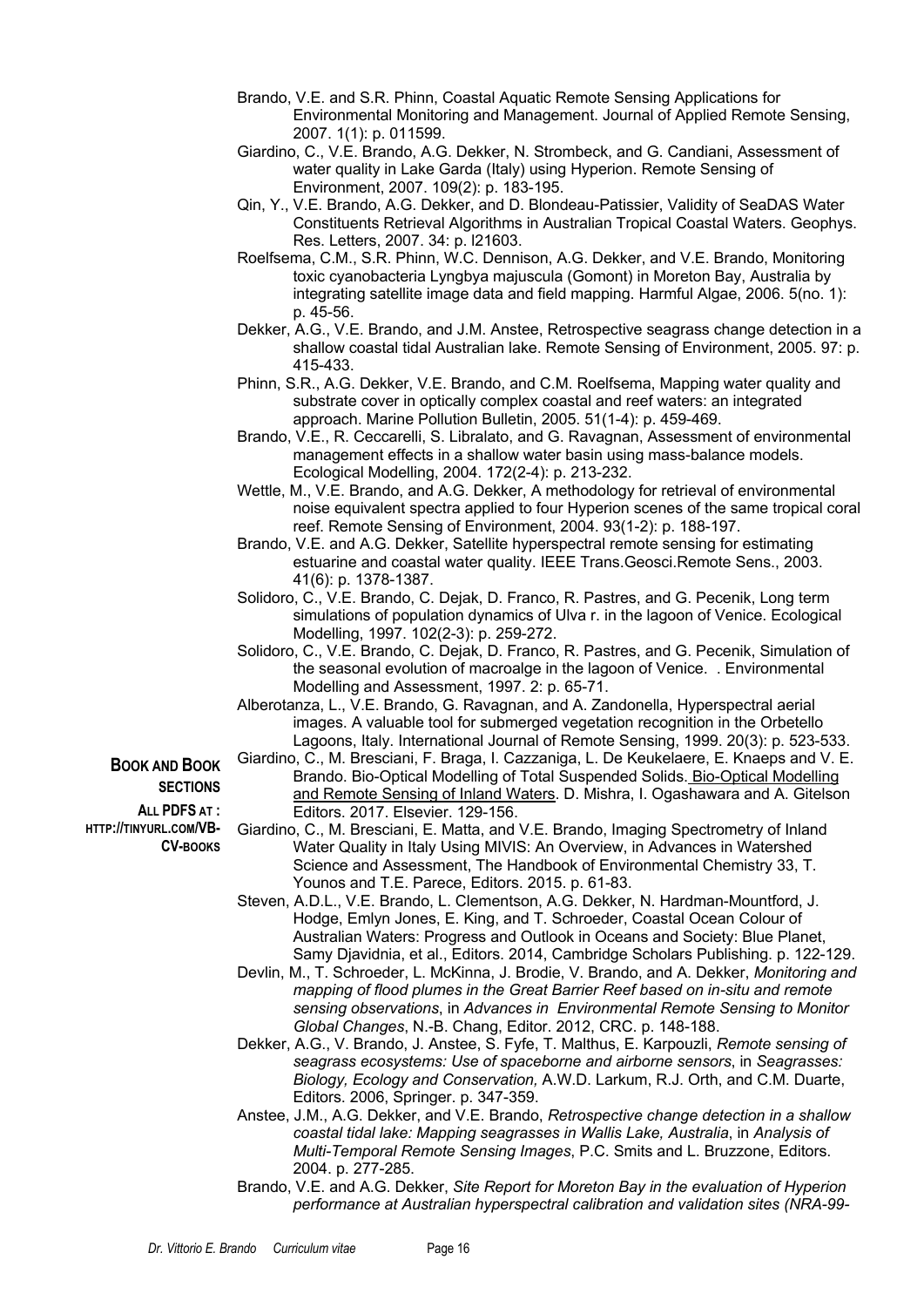*OES-01)*, D.L.B. Jupp, Editor. 2003, CSIRO Earth Observation Centre: Canberra, ACT, Australia. p. 77-82.

- Dekker, A.G., V.E. Brando, J.M. Anstee, N. Pinnel, T. Kutser, E.J. Hoogenboom, S. Peters, R. Pasterkamp, R. Vos, C. Olbert, and T.J.M. Malthus, *Imaging spectrometry of water*, in *Imaging Spectrometry: Basic Principles and Prospective Applications*, F.D. van der Meer and S.M. de Jong, Editors. 2001. p. 307-359.
- Solidoro, C., V.E. Brando, R. Pastres, G. Pecenik, and C. Dejak, *A model of macroalgae dynamic in the lagoon of Venice.*, in *La ricerca Scientifica per Venezia. Il progetto Sistema Lagunare Veneziano*. 2000, Istituto Veneto di Scienze Lettere e Arti. p. 856- 864.
- Dejak, C., G. Pecenik, R. Pastres, D. Franco, C. Solidoro, I. Polenghi, and V.E. Brando, *Modellazione della qualità dell'acqua della laguna centrale.* , in *La ricerca Scientifica per Venezia. Il progetto Sistema Lagunare Veneziano*. 2000, Istituto Veneto di Scienze Lettere e Arti. p. 788-814.
- Solidoro, C., V.E. Brando, D. Franco, R. Pastres, I. Polenghi, and G. Pecenik, *Simulation of macroalgae dynamic using a 3D water quality model of Venice lagoon.*, in *Science and Supercomputing at CINECA - 1995 Report.* ,G. Erbacci and M. Voli, Editors. 1996, CINECA editions. p. 309-313, 674-675.
- Solidoro, C., V.E. Brando, C. Dejak, D. Franco, R. Pastres, and G. Pecenik, Remote sensing as a tool for 3D model of ecosystems: An application to lagoon of Venice, in Development and Application of Computer Techniques to Environmental Studies Vi, P. Zannetti and C.A. Brebbia, Editors. 1996. p. 427-436.

**CONFERENCE PROCEEDINGS**

**ALL PDFS AT : HTTP://TINYURL.COM/VB-CV-CONFS**

- Giardino, C., M. Bresciani, E. Matta, and V.E. Brando. Hyperspectral observations of optical properties in lakes in perspective of future satellite sensors - a case study in Italy. in Whispers 2014. 2014. Lausanne, Switzerland.
- Brando, V.E., J. Lovell, E.A. King, R. Keen, P. Daniel, D. Mckenzie, L. Woodward, R. Palmer, D. Mills, L. Besnard, M. Slivkoff, and W. Klonowski. Autonomous Ship Based Ocean Color Observations on Australian Research Vessels. in International Ocean Colour Symposium 2013. 2013. Darmstadt, Germany.
- King, E.A., V.E. Brando, L.A. Clementson, J. Lovell, H. Franklin, J. Anstee, and L. Besnard. Ocean Colour in Australia's Integrated Marine Observing System. in International Ocean Colour Symposium 2013. 2013. Darmstadt, Germany.
- Schroeder, T., V.E. Brando, M.J. Devlin, A.G. Dekker, J. Brodie, L.A. Clementson, and L. McKinna. CDOM a useful surrogate for salinity: Mapping the extent of riverine freshwater discharge into the Great Barrier Reef lagoon from MODIS observations. in International Ocean Colour Symposium 2013. 2013. Darmstadt, Germany.
- Clementson, L.A., N. Hardman-Mountford, H. Mueller, V.E. Brando, E.A. King, A. Terhorst, and P. Kelly. Australian waters Earth Observation Phytoplankton-type products (AEsOP). . in International Ocean Colour Symposium 2013. 2013. Darmstadt, Germany.
- Blondeau-Patissier, D., T. Schroeder, S. Maier, B. V.E., and A.G. Dekker. Spatio-temporal variability of water quality parameters in the Van Diemen Gulf coastal waters from 10 years of MERIS Reduced Resolution Satellite Data. in International Ocean Colour Symposium 2013. 2013. Darmstadt, Germany.
- Malthus, T.J., E.L. Hestir, A. Dekker, J. Anstee, H. Botha, N. Cherukuru, B. Vittorio E, L. Clementsen, R. Oliver, and Z. Lorenz. Inland water quality monitoring in Australia. in IGARSS 2013. 2013. Melbourne, Australia.
- V. E. Brando, J. Lovell, E. King, R. Keen, P. Daniel, D. Mckenzie,L. Woodward, R. Palmer, D. Mills, L. Besnard, M. Slivkoff, W. Klonowski, Autonomous Ship Based Ocean Color Observations on Australian Research Vessels, International Ocean Colur Symposium 2013. Darmstadt, Germany
- Botha, E.J., V.E. Brando, J. Anstee, and A.G. Dekker, Quantifying coral substratum detectability from earth observation sensors in 12th International Coral reef Symposium. 2012: Cairns, Australia.
- Clementson, L., V.E. Brando, T. Schroeder, L. Besnard, R. Proctor, J. Anstee, D. Blondeau-Patissier, E. King, and J. Lovell, Australia's Integrated Marine Observation System (IMOS) delivering bio-optical datasets to the global community, in Ocean Optics XXI. 2012: Glasgow, UK.
- Dekker, A.G., N. Cherukuru, E.J. Botha, K. Oubelkeir, and V.E. Brando, Bio-optical Absorption Measurements Indicative of Biogeochemical Transformations of Ocean Waters by Coral Reefs., in Ocean Optics XXI. 2012: Glasgow, UK.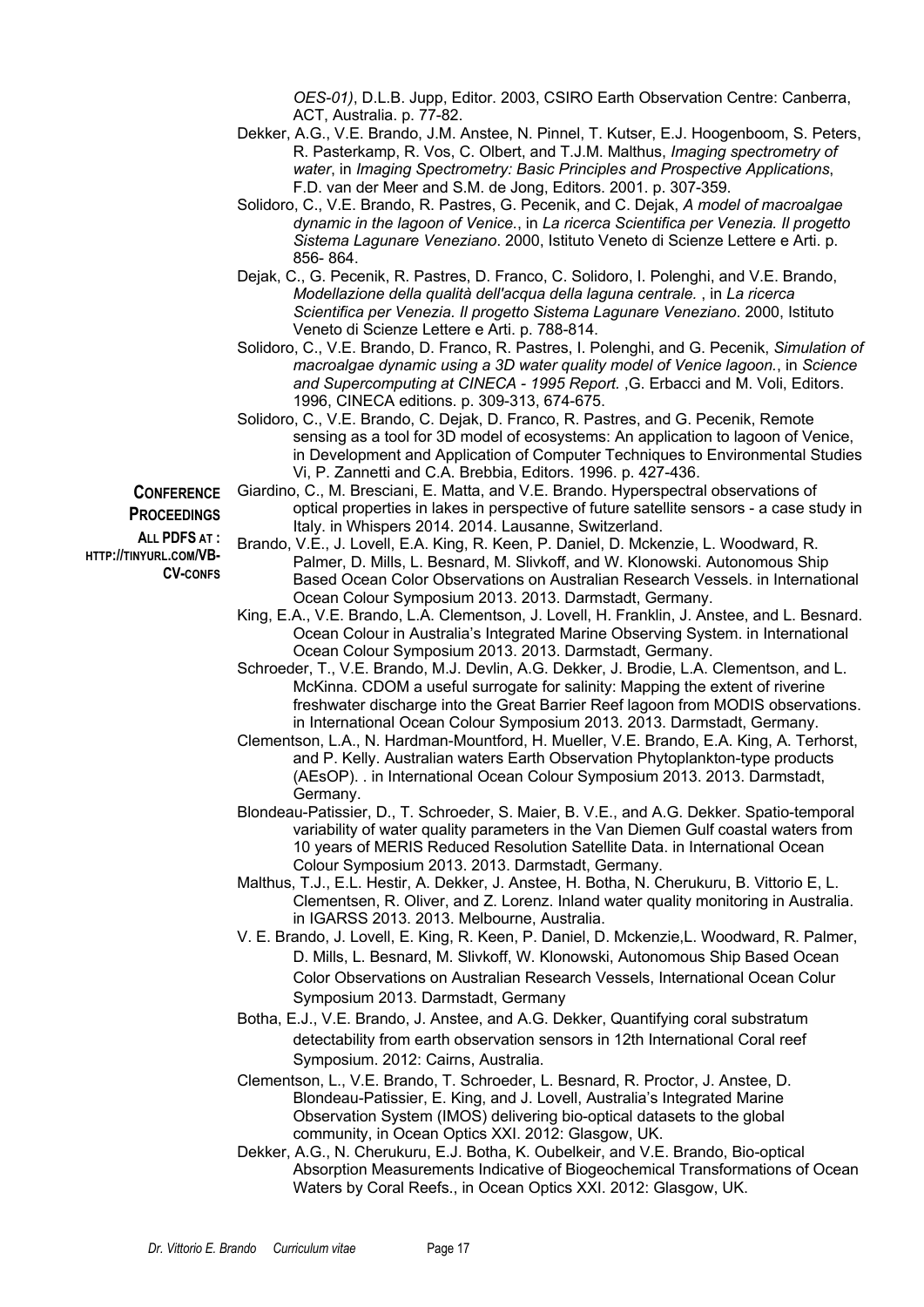- Malthus, T.J., E.L. Hestir, A. Dekker, and V.E. Brando. The case for a global inland water quality product. in IGARSS 2012. 2012. Munich, Germany.
- Anstee, J.M., A.G. Dekker, E.J. Botha, Y.J. Park, V.E. Brando, and R.J. Williams, Comparing and quantifying the impact of increased spectral resolution of WorldView2 satellite data for monitoring of shallow coastal waters. , in Geospatial World Forum. 2011: Hyderabad, India.
- Campbell, G., S.R. Phinn, A.G. Dekker, and V.E. Brando, The Particle Swarm Optimisation for Spectral Matching Applied to Inland Water Quality Remote Sensing, in ISRSE 34. 2011: Sydney, Australia. p. 8.
- Anstee, J.M., E.J. Botha, R.J. Williams, A.G. Dekker, and V.E. Brando, Optimizing classification accuracy of estuarine macrophytes: combining spatial and physicsbased image analysis, in 2010 IEEE International Geoscience and Remote Sensing Symposium. 2010, IEEE: New York. p. 1367-1370.
- Blondeau-Patissier, D., V.E. Brando, A.G. Dekker, S.R. Phinn, S. Weeks, T. Schroeder, and Y.J. Park, Phytoplankton response to episodic events and long-term trends in the Great Barrier Reef lagoonal waters: towards a regional characterization., in Ocean Optics XX. 2010: Anchorage, AK, USA.
- Brando, V.E., R. Keen, P. Daniel, A. Baumeister, M. Nethery, H. Baumeister, A. Hawdon, G. Swan, R. Mitchell, S. Campbell, T. Schroeder, Y.J. Park, R. Edwards, A. Steven, S. Allen, L. Clementson, and A. Dekker. The Lucinda Jetty Coastal Observatory's role in satellite ocean colour calibration and validation for Great Barrier Reef coastal waters. in IEEE OCEANS'10 Sydney, 25-27 May 2010. 2010.
- Dekker, A.G., S.R. Phinn, J. Anstee, P. Bissett, V.E. Brando, B. Casey, P. Fearns, J. Hedley, W. Klonowski, Z.P. Lee, M. Lynch, M. Lyons, C. Mobley, and R. CM, Multiple Optical Shallow Water Inversion Methods for Bathymetry, In-Water Optics, and Benthos Mapping : How Do They Compare?, in Ocean Optics XX. 2010: Anchorage, AK, USA.
- Dekker, A.G., Brando V.E., J.M. Anstee, E.J. Botha, Y.J. Park, P. Daniel, T.J.M. Malthus, S.R. Phinn, C.M. Roelfsema, I. Leiper, and S. Fyfe. A comparison of spectral measurement methods for substratum and benthic features in seagrass and coral reef environments. in Proceedings Art, Science and Applications of Reflectance Spectroscopy Symposium, Boulder Colorado, February 23-25th 2010. ASD Inc. Boulder Colorado, USA. 2010.
- Malthus, T., V. Brando, S. Jones, A. Held, and A. Dekker. Australian activities in calibration and validation for Hyperspectral sensors. in Proceedings of Hyperspectral RS meeting (ESA), Frascati 17th-19th March 2010. 2010.
- Robson, B.J., N.R.C. Cherukuru, and V. Brando, Using satellite-derived optical data to improve simulation of the 3D light field in a biogeochemical model, in 2010 International Congress on Environmental Modelling and Software: Modelling for Environment's Sake, D.A. Swayne, et al., Editors. 2010: Ottawa, Canada.
- Lynch, T., C. Steinberg, V.E. Brando, M. Roughan, J. Middleton, D. Hughes, M. Feng, R. McCauley, M. McGowen, K. Hill, R. Proctor, S. Allen, G. Meyers, and T. Moltmann. The Australian National Mooring Network. in OceanObs'09: Sustained Ocean Observations and Information for Society (Annex). 2010. Venice, Italy,: ESA Publication.
- Cherukuru, N., B. Robson, V. Brando, and A. Dekker. Assimilation of Optical Remote Sensing Data into Coastal Aquatic Biogeochemical Models. in Proceedings of WMODA09, Melbourne, October 2009. 2009.
- Brando, V.E., A.G. Dekker, T. Schroeder, Y.J. Park, L.A. Clementson, A. Steven, and D. Blondeau-Patissier. Satellite retrieval of chlorophyll CDOM and NAP in optically complex waters using a semi-analytical inversion based on specific inherent optical properties. A case study for Great Barrier Reef coastal waters. in Ocean Optics XIX. 2008. Barga, Italy.
- Schroeder, T., V.E. Brando, N.R.C. Cherukuru, L.A. Clementson, D. Blondeau-Patissier, A.G. Dekker, M. Schaale, and J. Fischer. Remote sensing of apparent and inherent optical properties of Tasmanian coastal waters: application to MODIS data. in Ocean Optics XIX, 2008. Barga, Italy.
- Cherukuru, N.R.C., B.J. Robson, V.E. Brando, and A.G. Dekker. Improving light propagation in coastal biogeochemical models: a case study in tropical coastal Waters of Australia. in Ocean Optics XIX. 2008. Barga, Italy.
- Giardino, C., V.E. Brando, A.G. Dekker, A. Oggioni, and M. Bresciani. Improving satellite remote sensing products for the largest Italian lakes. in Ocean Optics XIX. 2008. Barga, Italy.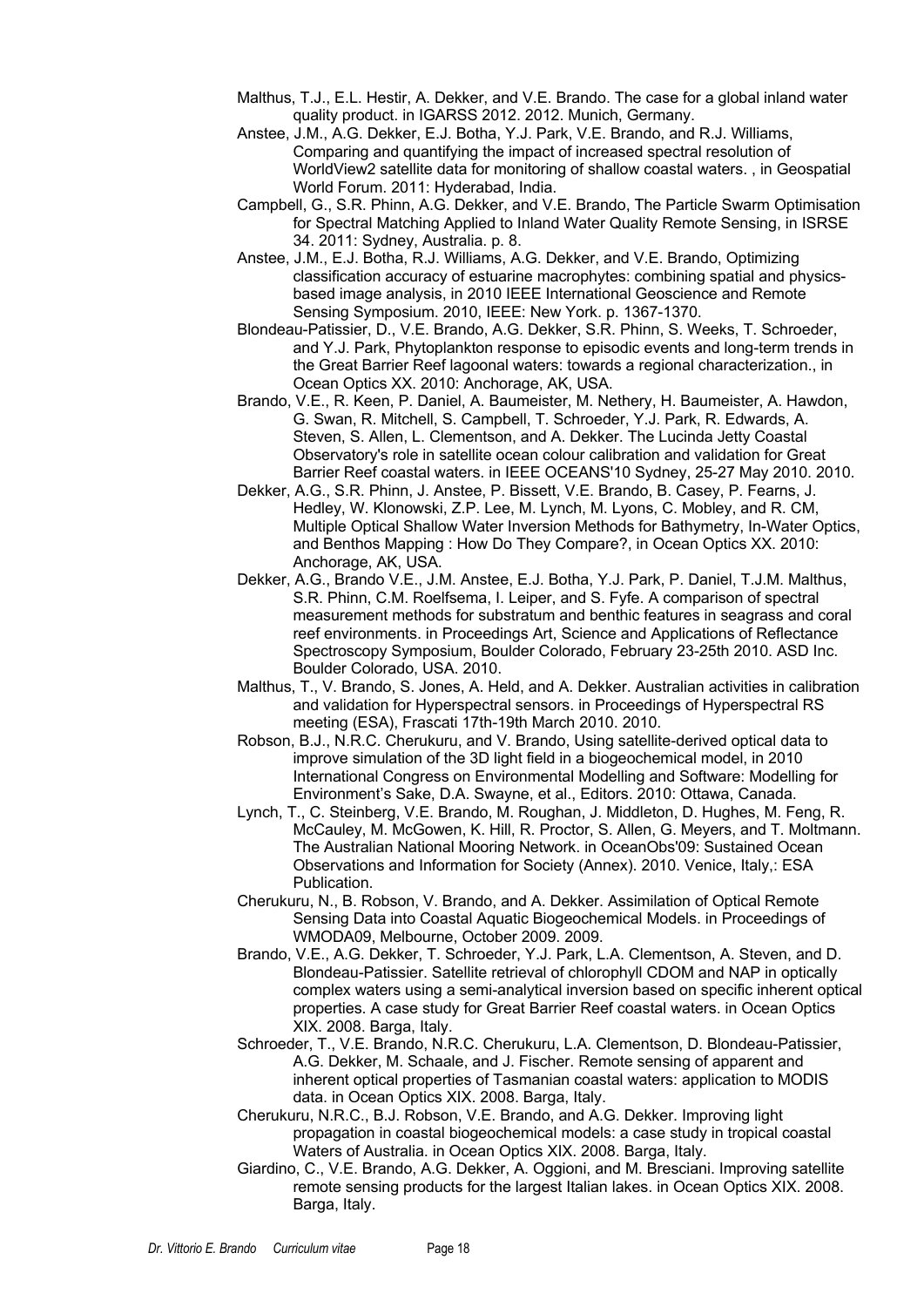- Brando, V.E., B.J. Robson, N.R.C. Cherukuru, A.G. Dekker, and I.T. Webster, Toward assimilation of ocean colour satellite observation into coastal ocean biogeochemical models: the tropical Fitzroy River Estuary case study, in Assimilation of Remote Sensing and In Situ Data in Modern Numerical Weather and Environmental Prediction Models, X. Zou, D. Barker, and F.-X. Le Dimet, Editors. 2007, SPIE: San Diego, CA, USA. p. 66850D-8.
- Candiani, G., C. Giardino, and V.E. Brando. Adjacency effects and bio-optical model regionalisation: MERIS data to assess lake water quality in the Subalpine ecoregion. in Envisat Symposium 2007. 2007: ESA.
- Robson, B.J. and V.E. Brando, Using satellite observations to improve biogeochemical modelling of the Fiztroy River Estuary, in MODSIM07. 2007. p. 2452-2458.
- Brodie, J., A.G. Dekker, V.E. Brando, B. Masters, J. Faithful, R. Noble, and K. Rohde. Extent and duration of the algal bloom in the Great Barrier Reef lagoon following river discharge events in the Mackay Whitsunday region, Australia. . in 13th Australasian Remote Sensing and Photogrammetry Conference: Earth observation - From Science to Solutions. 2006. Canberra, ACT, Australia: ARSPC.
- Brando, V.E., D. Blondeau-Patissier, A.G. Dekker, P.J. Daniel, M. Wettle, K. Oubelkheir, and L. Clementson. Bio-optical variability of Queensland coastal waters for parameterisation of coastal-reef algorithms. . in Ocean Optics XVIII. 2006. Montreal (Canada): ONR-NASA.
- Dekker, A.G., M. Wettle, and V.E. Brando. Coral reef habitat mapping using MERIS: Can MERIS detect coral bleaching? in MERIS - (A)ATSR Workshop, European Space Agency, ESA-ESRIN. 2005. Frascati, Italy.
- Wettle, M., S.R. Phinn, A.G. Dekker, C. Roelfsema, V.E. Brando, I. Leiper, and K. Oubelkheir. Deriving bleached coral substrate maps from space-borne hyperspectral data. in Ocean Optics XVII. 2004. Fremantle, Australia: ONR-NASA.
- Oubelkheir, K., A.G. Dekker, L. Clementson, V.E. Brando, P. Daniel, I. Webster, P. Ford, and L. Radke. Bio-optical characterisation of Australian ocean, coastal and estuarine waters. in Ocean Optics XVII. 2004. Fremantle, Australia: ONR-NASA.
- Dekker, A.G., V.E. Brando, K. Oubelkheir, M. Wettle, L. Clementson, S.W.M. Peters, and H. van der Woerd. When Freshwater Meets Ocean Water: How Variable SIOPS Affect Remote Sensing Products of Estuaries, Bays and Coastal Seas. in Ocean Optics XVII. 2004. Fremantle, Australia: ONR-NASA.
- Candiani, G., C. Giardino, N. Stroembeck, E. Zilioli, V.E. Brando, and A.G. Dekker. Assessment of chlorophyll concentrations in Lake Garda (Italy)using hyperion. in Ocean Optics XVII. 2004. Fremantle, Australia: ONR-NASA.
- Brando, V.E., J.T.O. Kirk, P.J. Daniel, K. Oubelkheir, A.G. Dekker, and L. Clementson. Measured sensitivity of the PSICAM: effects of anisotropic light source, fluorescence, temperature and salinity. in Ocean Optics XVII. 2004. Fremantle, Australia: ONR-NASA.
- Oubelkheir, K., A. Dekker, V. Brando, A. Marks, P. Daniel, and L. Clementson. The Australian MERIS validation project (AO595): first results. . in MAVT (MERIS and AATSR Validation Team) workshop 2003. Frascati, Italy: European Space Agency.
- Jackson, L., G. Korenaga, L. Hall, R. Evans, J. Smart, J. Ainodion, P. Hanrahan, P. Samuels, A.G. Dekker, and V.E. Brando. Remote sensing for environmental management of the petroleum industry in sensitive ecosystems. in Norsk Petroleumforening. 2003. Alesund, Norway.
- Anstee, J.M., A.G. Dekker, and V.E. Brando. Retrospective change detection in a shallow coastal tidal lake: Mapping seagrasses in Wallis Lake, Australia. in Second International Workshop on the Analysis of Multi-temporal Remote Sensing Images (MultiTemp-2003). 2003. Ispra, Italy: JRS, Ispra, Italy.
- Roelfsema, C., S.R. Phinn, W.C. Dennison, A.G. Dekker, and V.E. Brando. Monitoring cyanobacterail blooms of Lyngbya Majuscula in Moreton Bay, Australia, by combining field techniques. in 11th Australasian Remote Sensing and Photogrammetry Conference. 2002. Brisbane: Causal Publications.
- Dekker, A.G., V.E. Brando, P. Daniel, J.M. Anstee, and L. Clementson. PSICAM From myth to reality. in Ocean Optics XVI. 2002. Santa Fe, NM, USA: Office of Naval Research.
- Brando, V.E., A.G. Dekker, and J. Anstee. Estuarine hyperspectral remote sensing from space: case study Moreton Bay. in 11th Australasian Remote Sensing and Photogrammetry Conference. 2002. Brisbane: Causal Publications.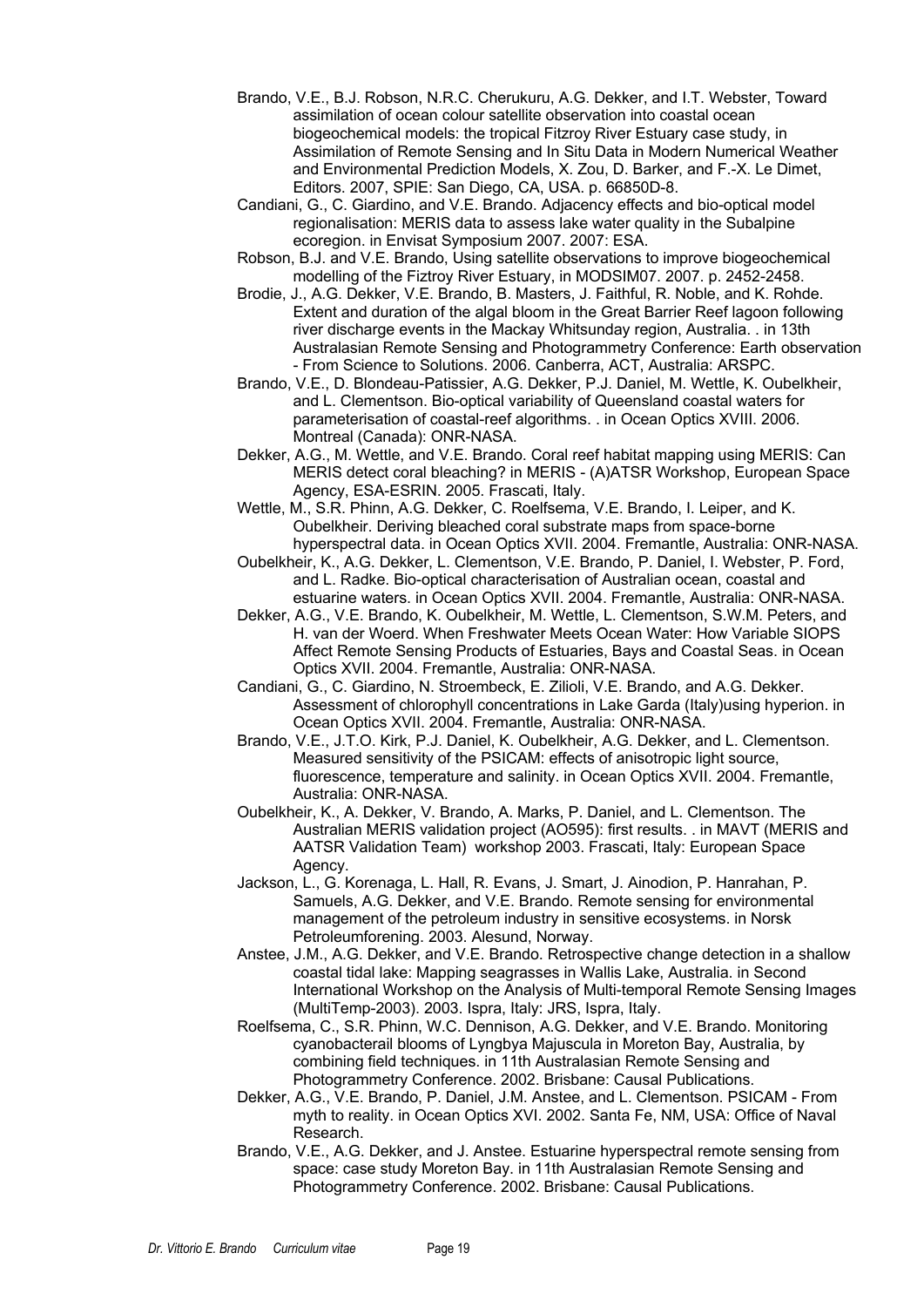- Brando, V.E. and A.G. Dekker. The fluorescence term on the observed 690-710 nm peak in eutrophic turbid (inland) waters: myth or reality? in Ocean Optics XVI. 2002. Santa Fe, NM, USA: Office of Naval Research.
- Roelfsema, C., B. Dennison, S. Phinn, A. Dekker, and V. Brando. Remote sensing of a cyanobacterial bloom (Lyngbya majuscula) in Moreton Bay, Australia. in Igarss 2001: Scanning the Present and Resolving the Future, Vols 1-7, Proceedings. 2001.
- Phinn, S., P. Scarth, C. Roelfsema, B. Dennison, A. Dekker, and V. Brando. Approaches for monitoring benthic and water column biophysical properties in Australian coastal environments. in Igarss 2001: Scanning the Present and Resolving the Future, Vols 1-7, Proceedings. 2001.
- Dekker, A.G., V.E. Brando, J. Anstee, N. Pinnel, and A. Held. Preliminary assessment of the performance of hyperion in coastal waters. Cal/Val activities in Moreton Bay, Queensland, Australia. in Igarss 2001: Scanning the Present and Resolving the Future, Vols 1-7, Proceedings. 2001.
- Anstee, J.M., A.G. Dekker, V. Brando, N. Pinnel, G. Byrne, P. Daniel, and A. Held. Hyperspectral imaging for benthic species recognition in shallow coastal waters. in Igarss 2001: Scanning the Present and Resolving the Future, Vols 1-7, Proceedings. 2001.
- Alberotanza, L., V.E. Brando, G. Ferro Milone, M. Pavanati, and G. Ravagnan. Airborne hyperspectral imagery as operational tool of the ecological status of a coastal lagoon. in Fifth International Conference Remote sensing and Coastal Environment. . 1998. S. Diego (Ca, USA). Brando, VE, M. Benincasa, M. Bracaglia, M Sammartino, H. Krasemann, M. Hieronymi, R.
- **TECHNICAL REPORTS**

**ALL PDFS AT : HTTP://TINYURL.COM/VB-**

**CV-REPORTS**

Doerffer CMEMS-OC-QUID-009-048-049 – Quality Information Document for the

- OC TAC Products Baltic Sea Observation BAL-NRT, version 2.1, 2020, http://cmems-resources.cls.fr/documents/QUID/CMEMS-OC-QUID-009-048- 049.pdf
- Brando, VE, M. Benincasa, M. Bracaglia, M Sammartino, H. Krasemann, M. Hieronymi, R. Doerffer CMEMS-OC-QUID-009-048-049 – Quality Information Document for the OC TAC Products Baltic Sea Observation BAL-NRT, version 2.0, 2019, http://cmems-resources.cls.fr/documents/QUID/CMEMS-OC-QUID-009-048- 049.pdf
- Brando, V.E., M. Sammartino, M. Bracaglia, S. Colella, D D'Alimonte, T. Kajiyama, S. Kaitala, J. Attila: CMEMS-OC-QUID-009-080-097 - Quality Information Document for the OC TAC Products Baltic Sea Observation BAL-REP, version 2.0, 2019, http://resources.marine.copernicus.eu/documents/QUID/CMEMS-OC-QUID-009- 080-097.pdf
- Papathanaopoulou, E., Simis, S. and 28 others including V.E. Brando. 2019. Satelliteassisted monitoring of water quality to support the implementation of the Water Framework Directive. EOMORES white paper. 28pp. doi: 10.5281/zenodo.3463051
- Dekker, A.G., Pinnel, N., Gege, P., Briottet, X., Peters, S., Turpie, K.R., Sterckx, S., Costa, M., Giardino, C., Brando, V.E. and Braga, F., 2018. Feasibility Study for an Aquatic Ecosystem Earth Observing System Version 1.2.
- Schroeder, T., V.E. Brando, D. Blondeau-Patissier, L. Clementson, J. Anstee, N. Thapar, and E.A. King, Remote Sensing Methods to map and monitor the condition of coastal habitats and other surrogates for biodiversity, Part B: Water quality mapping of the Van Diemen Gulf, Image Processing and Data Analysis Report, 2015, CSIRO Oceans & Atmosphere Flagship, Australia. p. 34.
- Brando, V.E., M. Devlin, M. Dobbie, A. MacNeil, B. Schaffelke, and T. Schroeder, Developing integrated assessment metrics for reporting of water quality in the Great Barrier Reef lagoon (Project RRRD016). Report to the Reef Rescue Water Quality Research & Development Program., 2014, Reef and Rainforest Research Centre Limited: Cairns. p. 53.
- King, E.A., T. Schroeder, V.E. Brando, and K. Suber, A Pre-operational System for Satellite Monitoring of Great Barrier Reef Marine Water Quality. eReefs Remote Sensing, Phase 1, in Wealth from Oceans Flagship report. 2014.
- Martin, K.C., L.J. McKenzie, A. Thompson, J. Muller, C. Bentley, C. Paxman, C. Collier, M. Waycott, V.E. Brando, M. Devlin, and B. Schaffelke, Reef Rescue Marine Monitoring Program synthesis report. 2010-2011, 2014, GBRMPA,: Townsville. p. 98.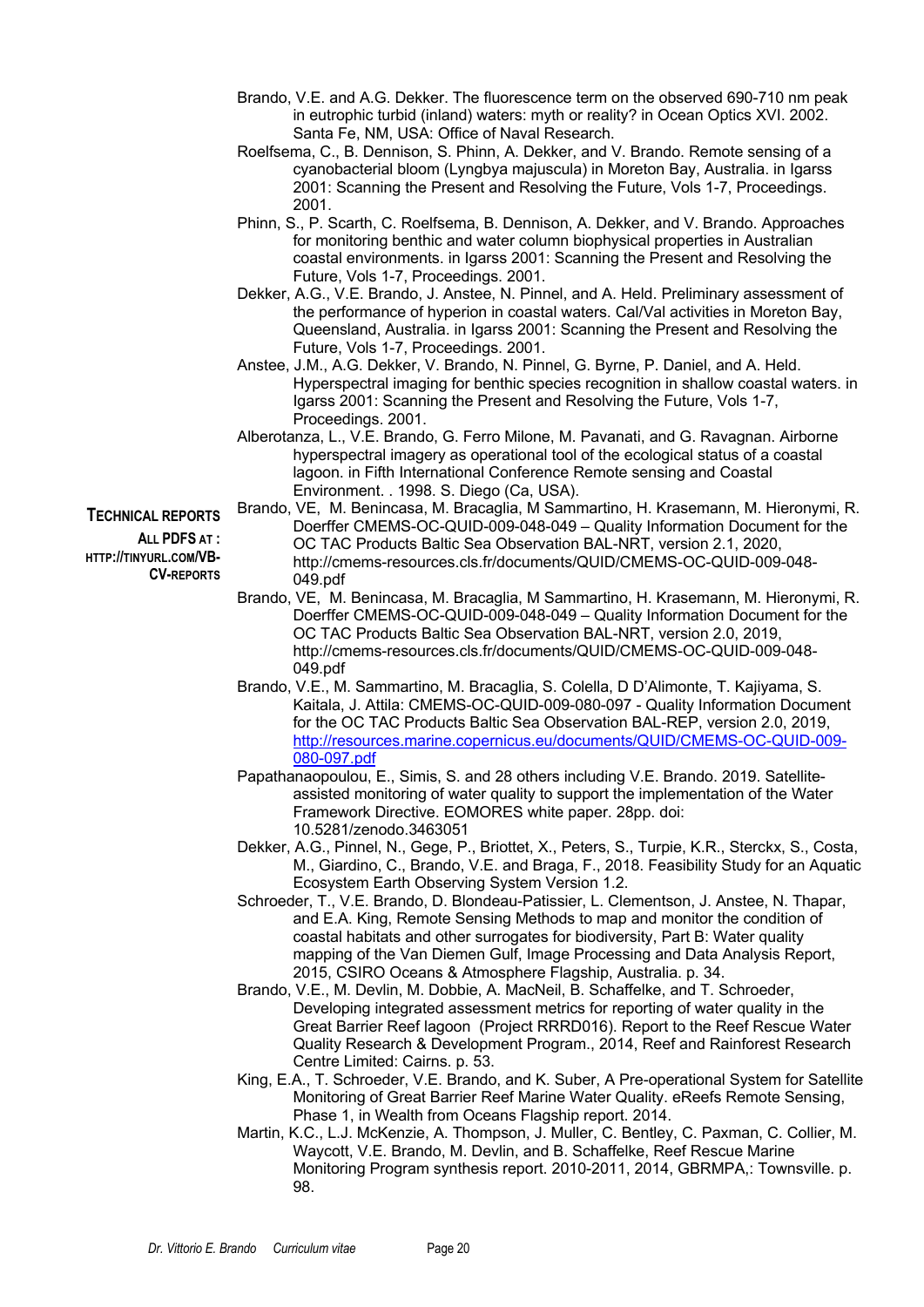- Brando, V.E., T. Schroeder, A.G. Dekker, and L. Clementson, Reef Rescue Marine Monitoring Program: Using remote sensing for GBR-wide water quality. Final Report for 2011/2012 Activities., 2013, CSIRO Land & Water: Canberra, ACT.
- Brodie, J., J. Waterhouse, J. Maynard, J. Bennett, M. Furnas, M. Devlin, S. Lewis, C. Collier, B. Schaffelke, K. Fabricius, C. Petus, E. da Silva, D. Zeh, L. Randall, V. Brando, L. McKenzie, D. O'Brien, R. Smith, M. Warne, R. Brinkman, H. Tonin, Z. Bainbridge, R. Bartley, A. Negri, R. Turner, A. Davis, C. Bentley, J. Mueller, J. Alvarez-Romero, N. Henry, D. Waters, H. Yorkston, and D. Tracey, Assessment of the relative risk of water quality to ecosystems of the Great Barrier Reef. A report to the Department of the Environment and Heritage Protection, Queensland Government, Brisbane. TropWATER Report 13/28, , Townsville, Australia., 2013.
- Brodie, J., J. Waterhouse, B. Schaffelke, M. Furnas, J. Maynard, C. Collier, S. Lewis, M. Warne, K. Fabricius, M. Devlin, L. McKenzie, L. Randall, H. Yorkston, J. Bennett, and V. Brando, 2013 Scientific Consesus Statement. Chapter 3, Relative risks to the Great Barrier Reef from degrad water quality, 2013, Reef Water Quality Protection Plan Secretariat, Brisbane, Australia.
- Brando, V.E., T. Schroeder, D. Blondeau-Patissier, L. Clementson, and A.G. Dekker, Reef Rescue Marine Monitoring Program: Using remote sensing for GBR-wide water quality. Final Report for 2010/2011 Activities. 2011, CSIRO Land & Water: Canberra, ACT.
- Johnson, J.E., V.E. Brando, M.J. Devlin, L. McKenzie, S. Morris, B. Schaffelke, A. Thompson, J. Waterhouse, and M. Waycott, Reef Rescue Marine Monitoring Program: 2009/2010 Synthesis Report. Report prepared by the Reef and Rainforest Research Centre Consortium of monitoring providers for the Great Barrier Reef Marine Park Authority. 2011, Reef and Rainforest Research Centre Limited: Cairns.
- Dekker, A., Y.J. Park, V.E. Brando, and T. Schroeder, Remote sensing of algal blooms with emphasis on Hincksia sordida for the Southeast Queensland coast: a feasibility study. 2011.
- Brando, V.E., A. Steven, T. Schroeder, A.G. Dekker, Y.J. Park, P. Daniel, and P. Ford, Remote-sensing of GBR Waters to assist performance monitoring of Water Quality Improvement Plans in Far North Queensland. Final report for Department of the Environment and Water Heritage and the Arts. 2010, CSIRO Land & Water: Canberra, ACT.
- Brando, V.E., T. Schroeder, A.G. Dekker, and Y.J. Park, Reef Rescue Marine Monitoring Program: Using remote sensing for GBR-wide water quality. Final Report for 2009/2010 Activities. 2010, CSIRO Land & Water: Canberra, ACT.
- Brando, V.E., T. Schroeder, and A.G. Dekker, Reef Rescue Marine Monitoring Program: Using remote sensing for GBR-wide water quality. Final Report for 2008/2009 Activities. 2010, CSIRO Land & Water: Canberra, ACT.
- Gibbs, M., M. Furnas, V. Lyne, V. Brando, and J. Parslow, Preliminary assessment of the effects of the discharge of fertiliser from the Pacific Adventurer. A study commissioned by Pacific Adventure Marine Incident Scientific Advisory Panel. 2009.
- Robson, B.J. and V.E. Brando, Simulating the response of Keppel Bay coastal waters to potential changes in sediment and nutrient loads: Final Report to the Fitzroy Basin Association. 2008, CSIRO: Water for a Healthy Country National Research Flagship: Canberra.
- Kuhnert, P., R. Bartley, E. Peterson, M. Browne, B. Harch, A. Steven, M. Gibbs , A. Henderson, and V. Brando, Conceptual and statistical framework for a water quality component of an integrated report card for the Great Barrier Reef catchments. 2007, Marine and Tropical Science Research Facility. p. 114.
- Steven, A., V. Brando, A. Dekker, J. Hodge, B. Farthing, K. Mengersen, K. Oubelkheir, and Y. Qin, Remotely-Sensed Monitoring of Chlorophyll and Suspended Sediment in the Coastal Waters of the Wet Tropics Region: A demonstration project with national application. 2007, , ACT. p. 141.
- Brando, V.E., A.G. Dekker, A. Marks, Y. Qin, and K. Oubelkheir, Chlorophyll and Suspended Sediment Assessment in a Macro-Tidal Tropical Estuary Adjacent to the Great Barrier Reef: Spatial and Temporal Assessment Using Remote Sensing. 2006, CRC for Coastal Zone, Estuary and Waterway Management: Indooroopilly, Qld, Australia. p. 114
- Phinn, S., C. Roelfsma, V.E. Brando, A. Dekker, and J.M. Anstee, Remote Sensing for Coastal Ecosystem Indicators Assessment & Monitoring (SR), in Coastal CRC